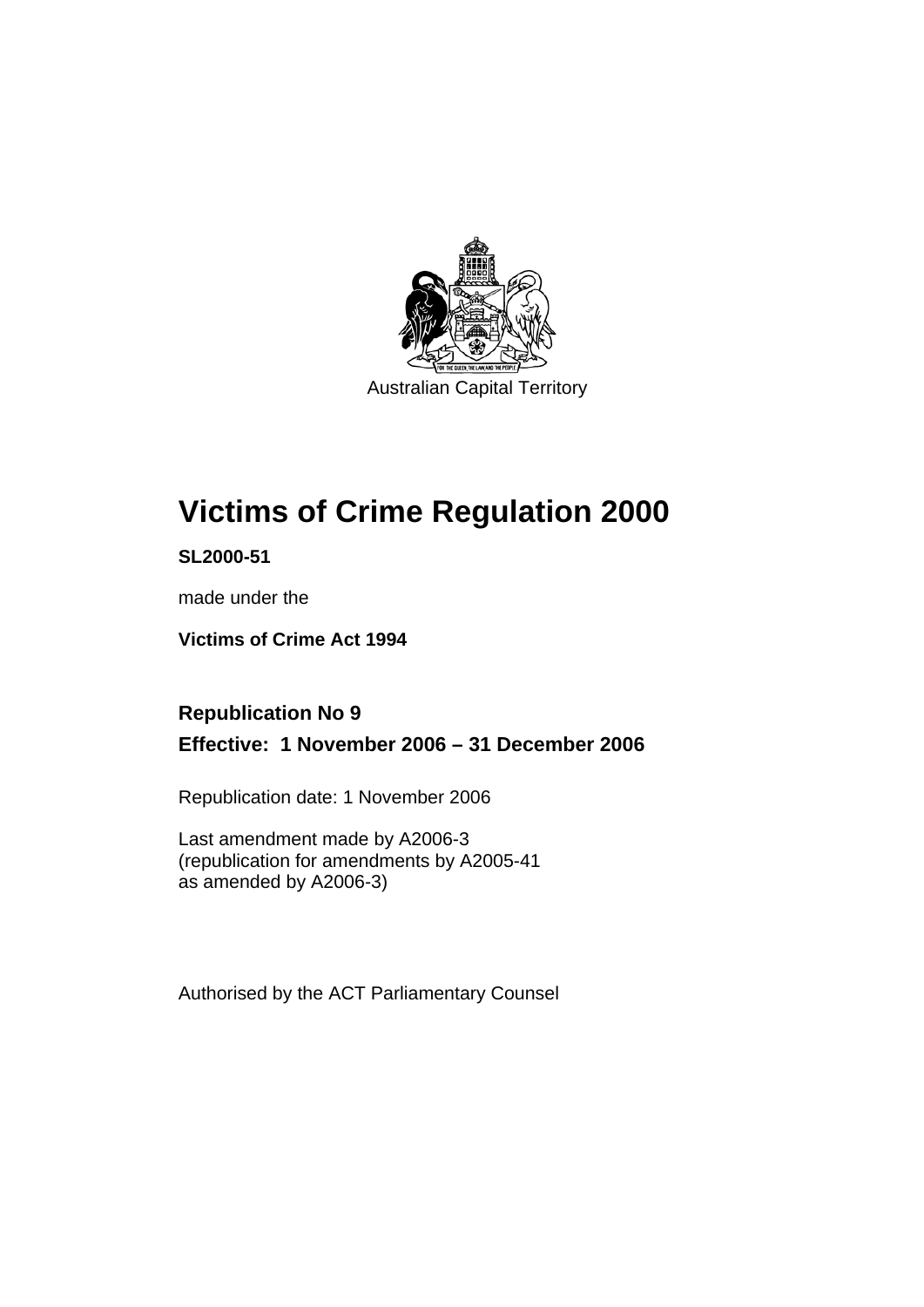# **About this republication**

#### **The republished law**

This is a republication of the *Victims of Crime Regulation 2000*, made under the *Victims of Crime Act 1994* (including any amendment made under the *Legislation Act 2001*, part 11.3 (Editorial changes)) as in force on 1 November 2006*.* It also includes any amendment, repeal or expiry affecting the republished law to 1 November 2006.

The legislation history and amendment history of the republished law are set out in endnotes 3 and 4.

#### **Kinds of republications**

The Parliamentary Counsel's Office prepares 2 kinds of republications of ACT laws (see the ACT legislation register at www.legislation.act.gov.au):

- authorised republications to which the *Legislation Act 2001* applies
- unauthorised republications.

The status of this republication appears on the bottom of each page.

#### **Editorial changes**

The *Legislation Act 2001*, part 11.3 authorises the Parliamentary Counsel to make editorial amendments and other changes of a formal nature when preparing a law for republication. Editorial changes do not change the effect of the law, but have effect as if they had been made by an Act commencing on the republication date (see *Legislation Act 2001*, s 115 and s 117). The changes are made if the Parliamentary Counsel considers they are desirable to bring the law into line, or more closely into line, with current legislative drafting practice.

This republication does not include amendments made under part 11.3 (see endnote 1).

#### **Uncommenced provisions and amendments**

If a provision of the republished law has not commenced or is affected by an uncommenced amendment, the symbol  $\mathbf{U}$  appears immediately before the provision heading. The text of the uncommenced provision or amendment appears only in the last endnote.

#### **Modifications**

If a provision of the republished law is affected by a current modification, the symbol  $\mathbf{M}$ appears immediately before the provision heading. The text of the modifying provision appears in the endnotes. For the legal status of modifications, see *Legislation Act 2001*, section 95.

#### **Penalties**

The value of a penalty unit for an offence against this republished law at the republication date is—

- (a) if the person charged is an individual—\$100; or
- (b) if the person charged is a corporation—\$500.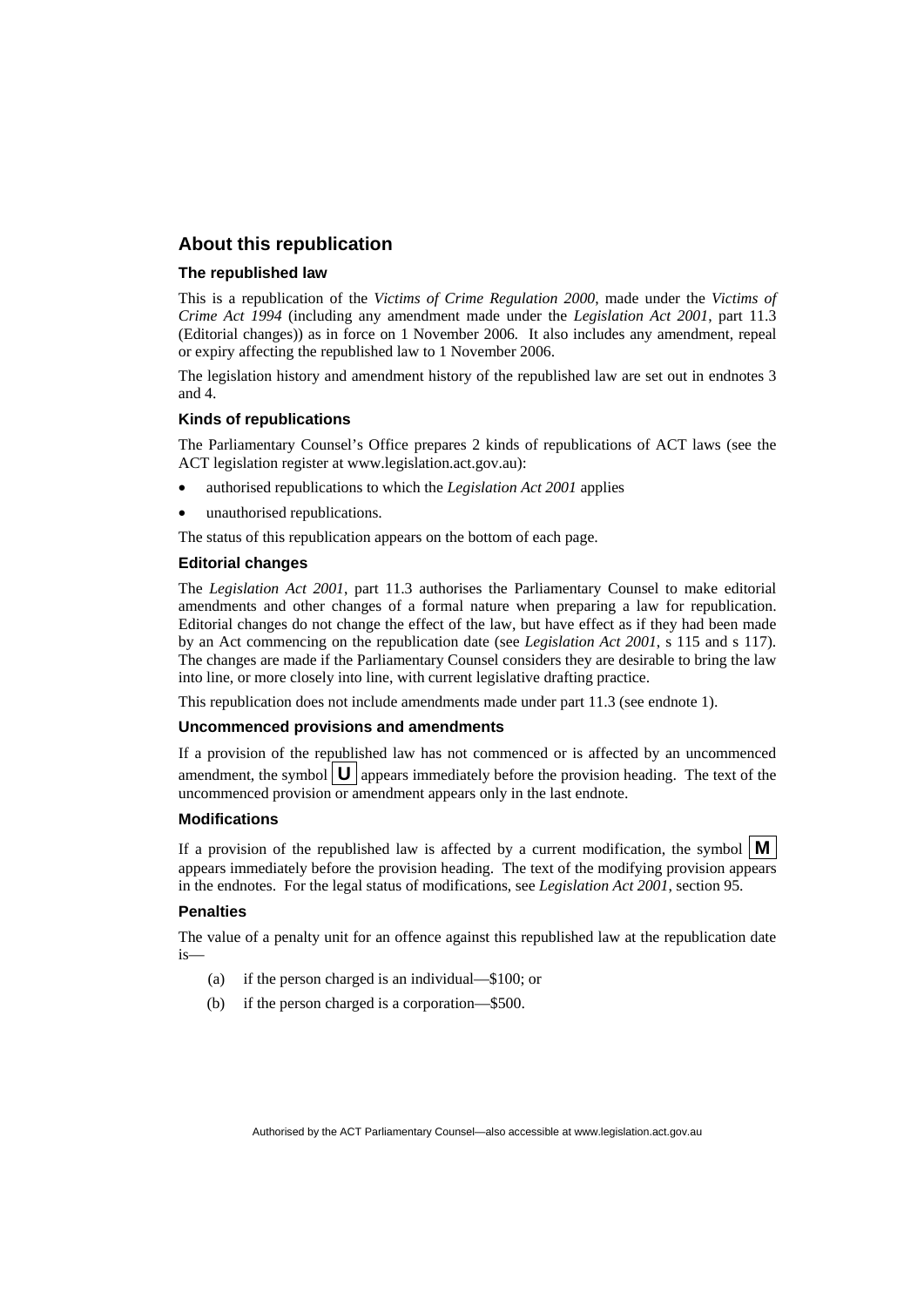

# **Victims of Crime Regulation 2000**

made under the

**Victims of Crime Act 1994** 

# **Contents**

|                     |                                     | Page       |
|---------------------|-------------------------------------|------------|
| Part 1              | <b>Preliminary</b>                  |            |
| 1                   | Name of regulation                  | 2          |
| 3                   | Dictionary                          | 2          |
| 4                   | <b>Notes</b>                        | 2          |
| Part 2              | Victims assistance board            |            |
| <b>Division 2.1</b> | <b>Establishment and membership</b> |            |
| 5                   | Establishment                       | 3          |
| 6                   | <b>Functions</b>                    | 3          |
| 7                   | Membership of board<br>4            |            |
| 8                   | Appointed members of board<br>4     |            |
| 9                   | Conditions of appointment generally | 5          |
| R <sub>9</sub>      | Victims of Crime Regulation 2000    | contents 1 |
| 01/11/06            | Effective: 01/11/06-31/12/06        |            |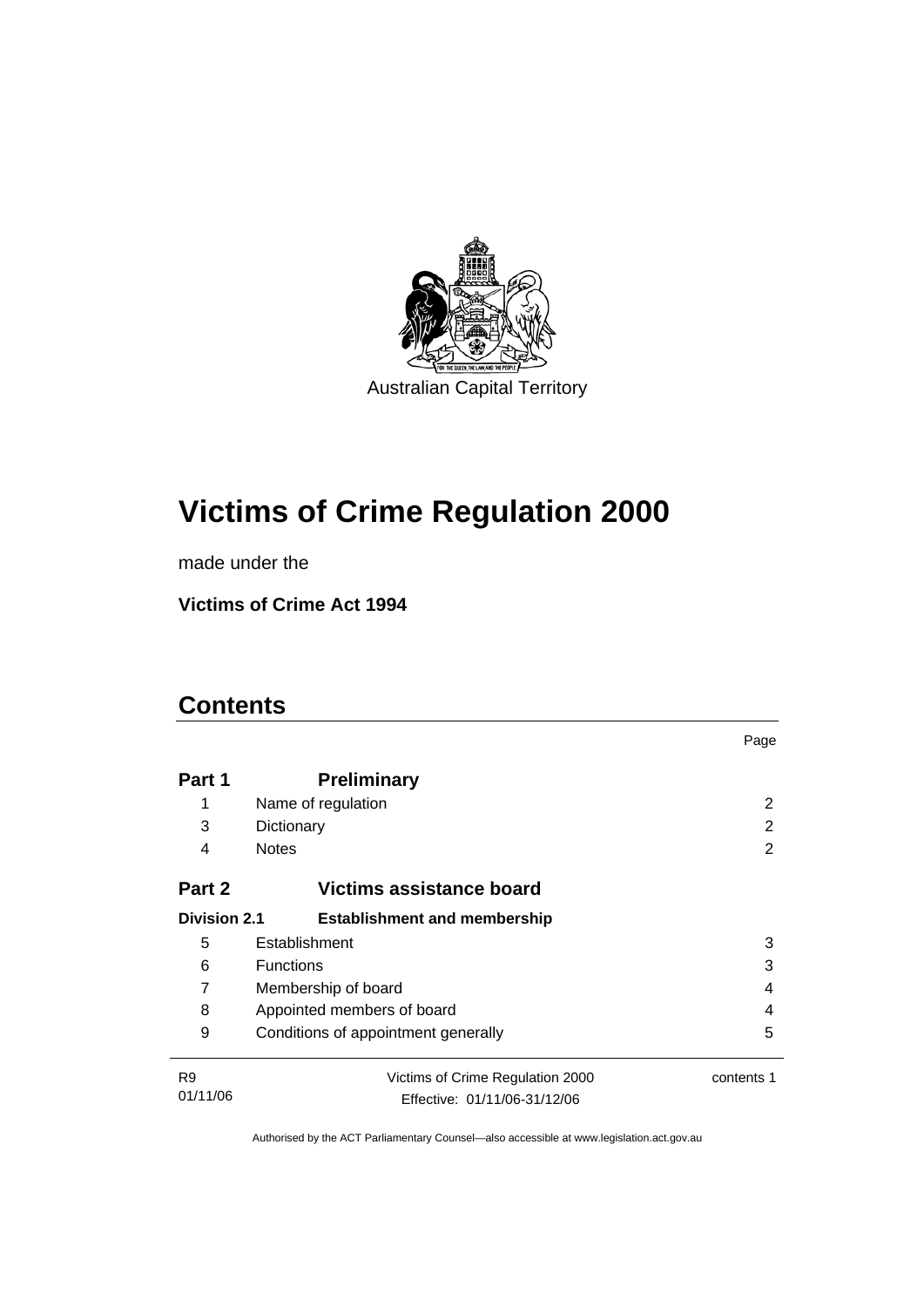|                     |                                                     | Page<br>6      |
|---------------------|-----------------------------------------------------|----------------|
|                     | 10<br>Chairperson and deputy chairperson            |                |
| 11                  | Duration of appointment                             | 6              |
| <b>Division 2.2</b> | <b>Proceedings of board</b>                         |                |
| 13                  | Time and place of meetings                          | $\overline{7}$ |
| 14                  | Procedures governing conduct of meetings            | 7              |
| 15                  | Disclosure of interests                             | 8              |
| 16                  | Staff of the board                                  | 9              |
| 17                  | Guidelines                                          | 9              |
| 18                  | Independent arbitrators                             | 9              |
| Part 3              | <b>Victims services scheme</b>                      |                |
| <b>Division 3.1</b> | The victims services scheme                         |                |
| 19                  | Victims services scheme                             | 11             |
| 20                  | Objects of the victims services scheme              | 11             |
| 21                  | Responsible service agency                          | 12             |
| 22                  | Responsible service agency-functions                | 12             |
| 23                  | Responsible service agency-obligations              | 13             |
| 24                  | Eligible victims under the victims services scheme  | 14             |
| <b>Division 3.2</b> | <b>Review of eligibility decisions</b>              |                |
| 25                  | Notice to be given of eligibility decisions         | 15             |
| 26                  | Who may apply for internal review of decisions      | 15             |
| 27                  | Applications for internal review                    | 16             |
| 28                  | Internal review                                     | 16             |
| 29                  | <b>Eligibility Review Committee</b>                 | 16             |
| 30                  | Review by committee                                 | 17             |
| 31                  | Committee review                                    | 17             |
| 32                  | Review by administrative appeals tribunal           | 17             |
| <b>Division 3.3</b> | Levels of service under the victims services scheme |                |
| 33                  | Level 1 service                                     | 17             |
| 34                  | Level 2 service                                     | 18             |
| 35                  | Level 3 service                                     | 19             |
| 36                  | <b>Exceptional cases</b>                            | 20             |
| 37                  | How contact hours are provided                      | 21             |
| contents 2          | Victims of Crime Regulation 2000                    | R <sub>9</sub> |
|                     | Effective: 01/11/06-31/12/06                        | 01/11/06       |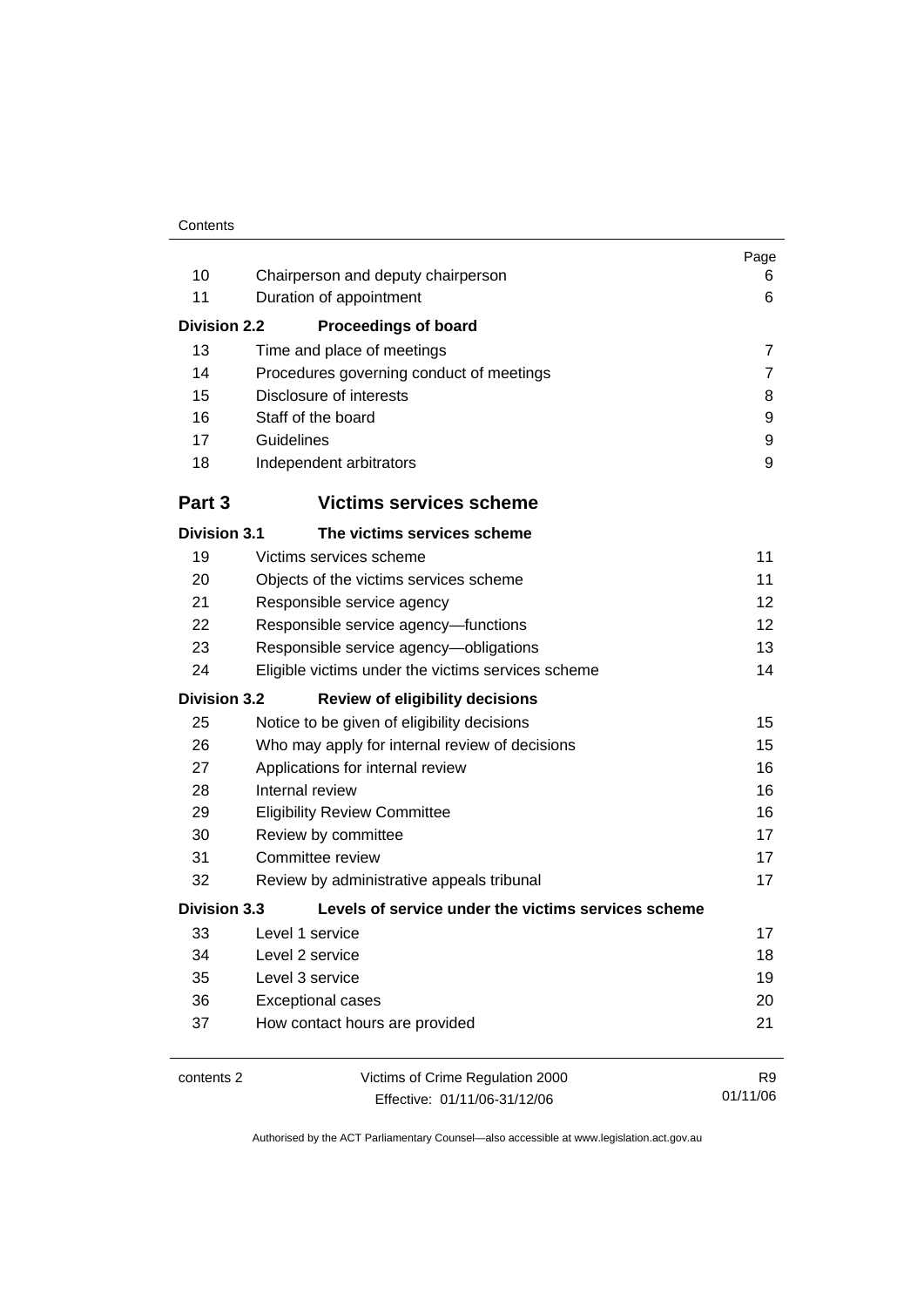|                     |                                                                              | Contents   |
|---------------------|------------------------------------------------------------------------------|------------|
|                     |                                                                              | Page       |
| 38                  | Arbitration-care plans                                                       | 21         |
| 39                  | Case closure                                                                 | 22         |
| <b>Division 3.4</b> | <b>Service providers</b>                                                     |            |
| 40                  | Approved service providers                                                   | 22         |
| 41                  | Criteria for approval                                                        | 22         |
| 42                  | Suspension of approval                                                       | 24         |
| 43                  | Cancellation of approval                                                     | 24         |
| <b>Division 3.5</b> | General                                                                      |            |
| 44                  | Volunteer program                                                            | 25         |
| 45                  | Special financial assistance-statements                                      | 25         |
| 46                  | Notice of decisions                                                          | 25         |
| 47                  | Review of decisions                                                          | 26         |
| Part 4              | <b>Miscellaneous</b>                                                         |            |
| 48                  | Guidelines-volunteers                                                        | 27         |
| 49                  | Annual reporting authority                                                   | 28         |
| 50                  | Determination of fees for services provided by approved service<br>providers | 28         |
| 51                  | Approved forms                                                               | 28         |
| Part 5              | <b>Modification of regulation</b>                                            |            |
| 52                  | Application of pt 5                                                          | 29         |
| 53                  | Dictionary, definition of health professional                                | 29         |
| 54                  | Dictionary, definition of psychologist                                       | 30         |
| 55                  | Expiry of pt 5                                                               | 30         |
| <b>Dictionary</b>   |                                                                              | 31         |
|                     |                                                                              |            |
| <b>Endnotes</b>     |                                                                              |            |
| 1                   | About the endnotes                                                           | 35         |
| $\overline{2}$      | Abbreviation key                                                             | 35         |
| 3                   | Legislation history                                                          | 36         |
| 4                   | Amendment history                                                            | 37         |
| R <sub>9</sub>      | Victims of Crime Regulation 2000                                             | contents 3 |

01/11/06

Effective: 01/11/06-31/12/06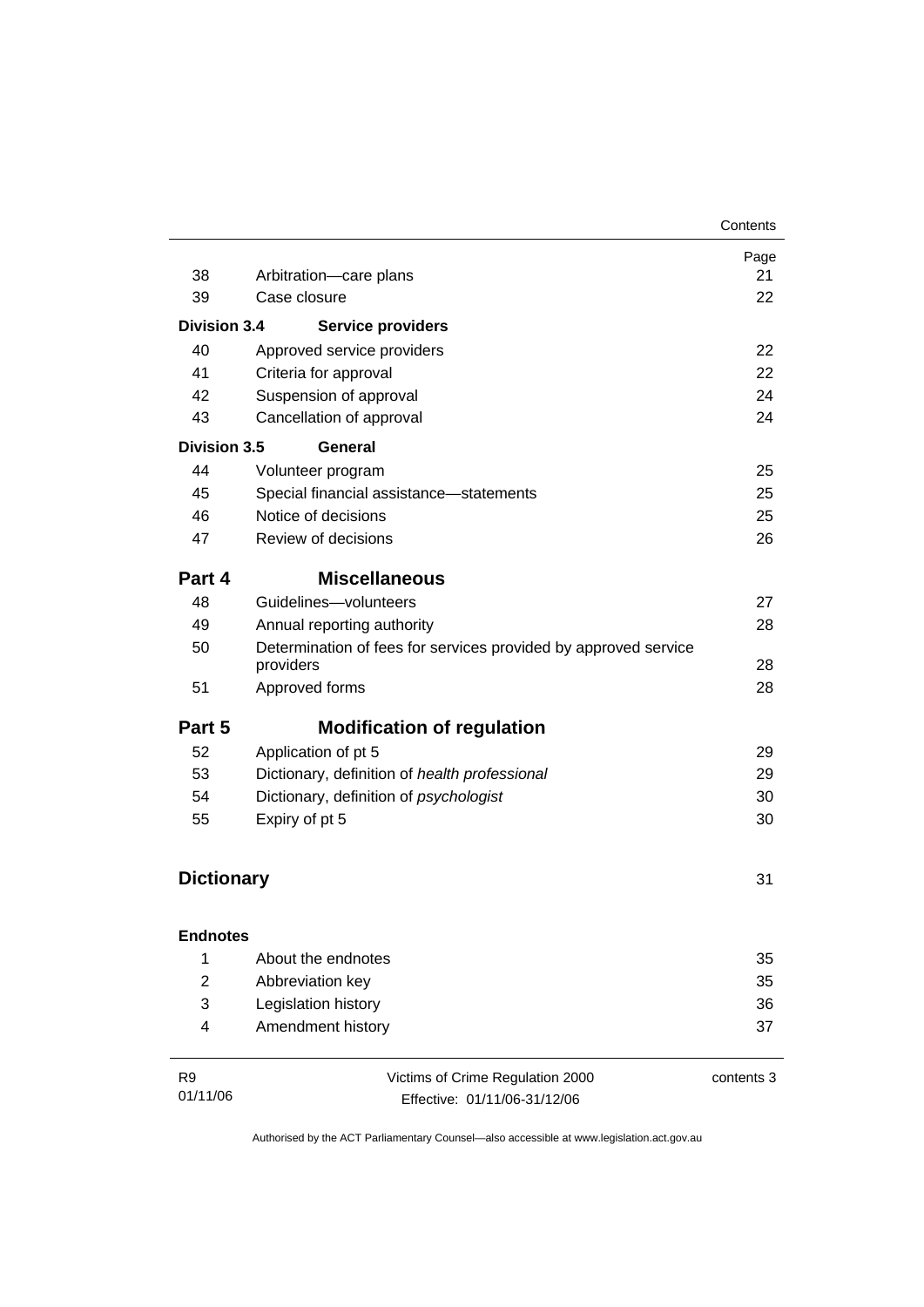**Contents** 

5 Earlier republications 40

Page

contents 4 Victims of Crime Regulation 2000 Effective: 01/11/06-31/12/06

R9 01/11/06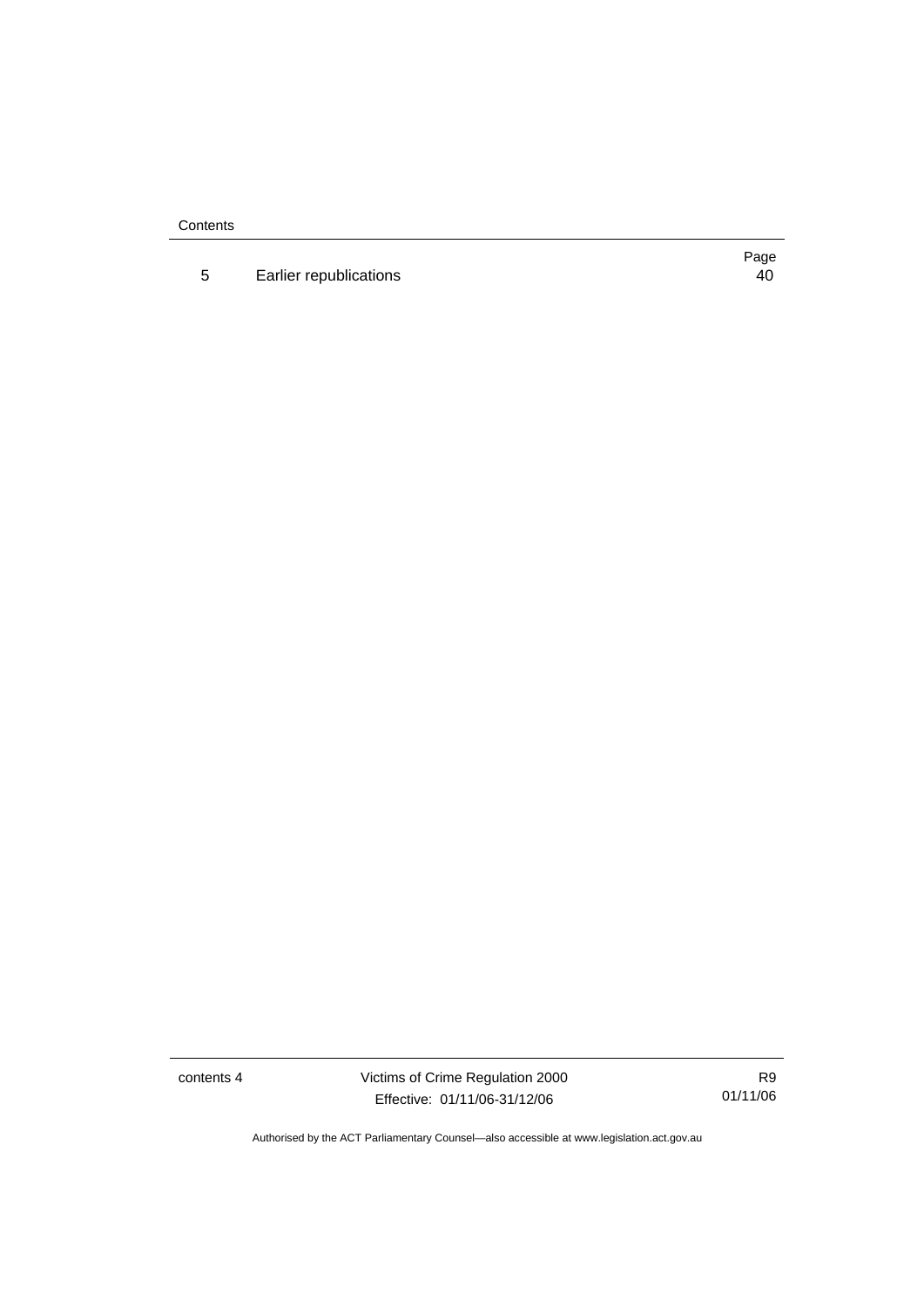

# **Victims of Crime Regulation 2000**

made under the

l

**Victims of Crime Act 1994** 

R9 01/11/06 Victims of Crime Regulation 2000 Effective: 01/11/06-31/12/06

page 1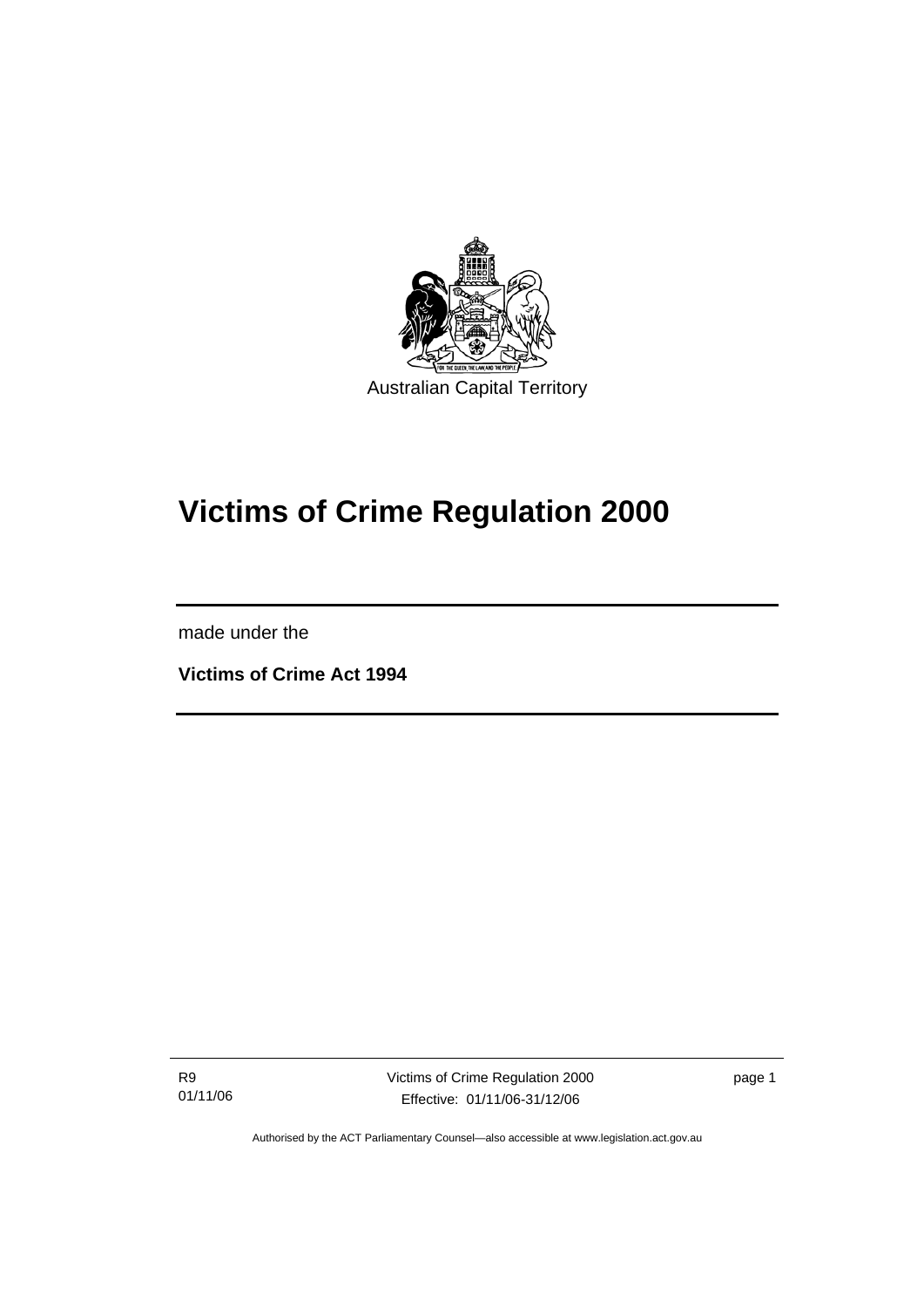#### Part 1 **Preliminary**

Section 1

# **Part 1** Preliminary

### **1 Name of regulation**

This regulation is the *Victims of Crime Regulation 2000*.

# **3 Dictionary**

The dictionary at the end of this regulation is part of this regulation.

*Note 1* The dictionary at the end of this regulation defines certain terms used in this regulation and includes references (*signpost definitions*) to other terms defined elsewhere.

> For example, the signpost definition '*serious crime*—see the *Victims of Crime (Financial Assistance) Act 1983*, section 2' means that the term 'serious crime' is defined in that section and the definition applies to this regulation.

*Note 2* A definition in the dictionary (including a signpost definition) applies to the entire regulation unless the definition, or another provision of this regulation, provides otherwise or the contrary intention otherwise appears (see Legislation Act, s 155 and s 156 (1)).

# **4 Notes**

A note included in this regulation is explanatory and is not part of this regulation.

*Note* See the Legislation Act, s 127 (1), (4) and (5) for the legal status of notes.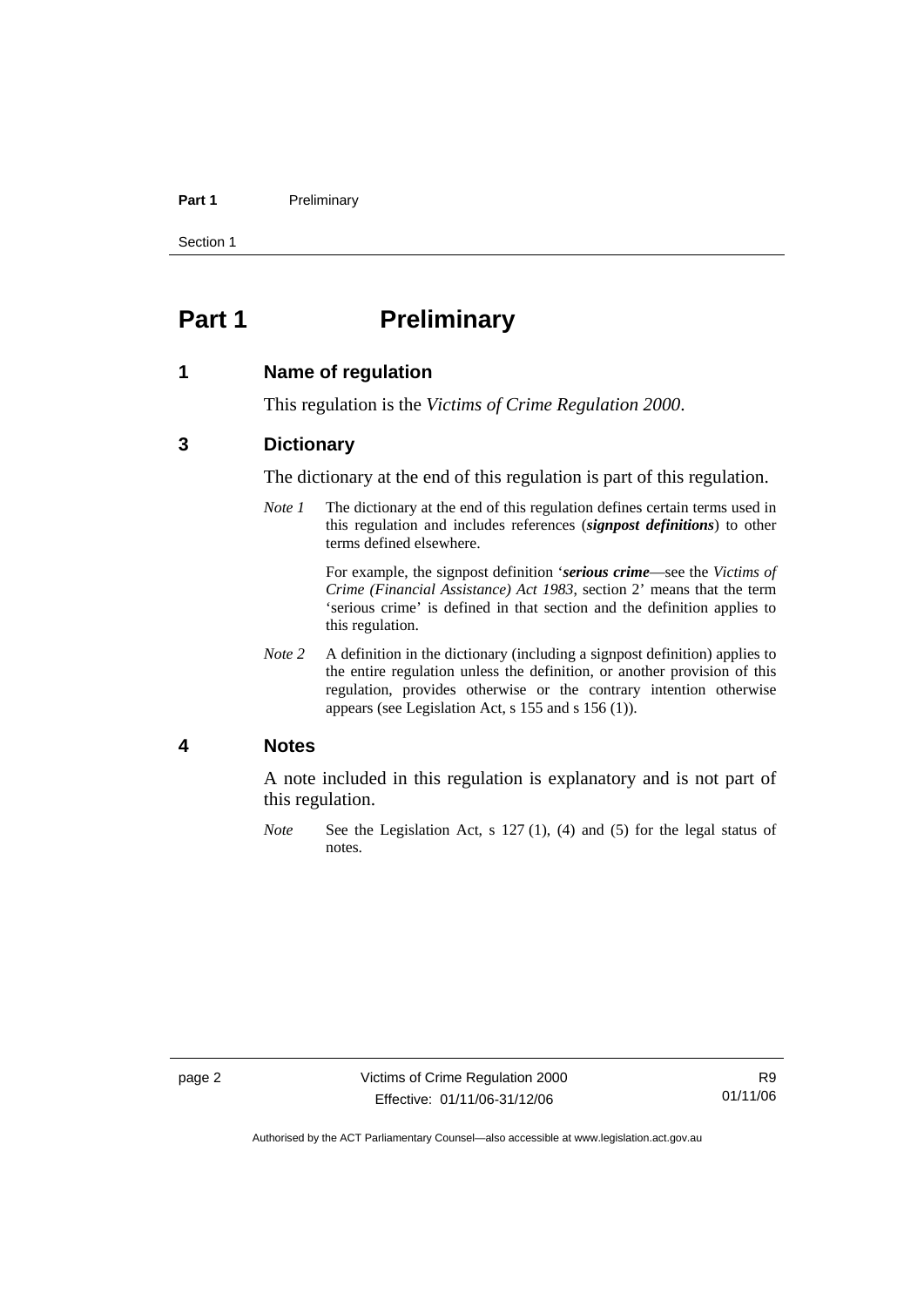# **Part 2 Victims assistance board**

# **Division 2.1 Establishment and membership**

# **5 Establishment**

The Victims Assistance Board is established.

# **6 Functions**

The functions of the board are—

- (a) to monitor and evaluate the responsible service agency's management of the victims services scheme; and
- (b) to approve service providers; and
- (c) to prepare guidelines for the management of the victims services scheme; and
- (d) to make recommendations to the Minister about fees for services under the victims services scheme; and
- (e) to supervise the keeping by the responsible service agency of a statistical database about the operation of the victims services scheme; and
- (f) to approve independent arbitrators to resolve any disagreements between case coordinators for eligible victims and approved service providers; and
- (g) to advise the Minister on the operation of the victims services scheme and any change to the scheme it considers desirable; and
- (h) when asked by the coordinator, to give advice or information to the coordinator on issues about victims generally; and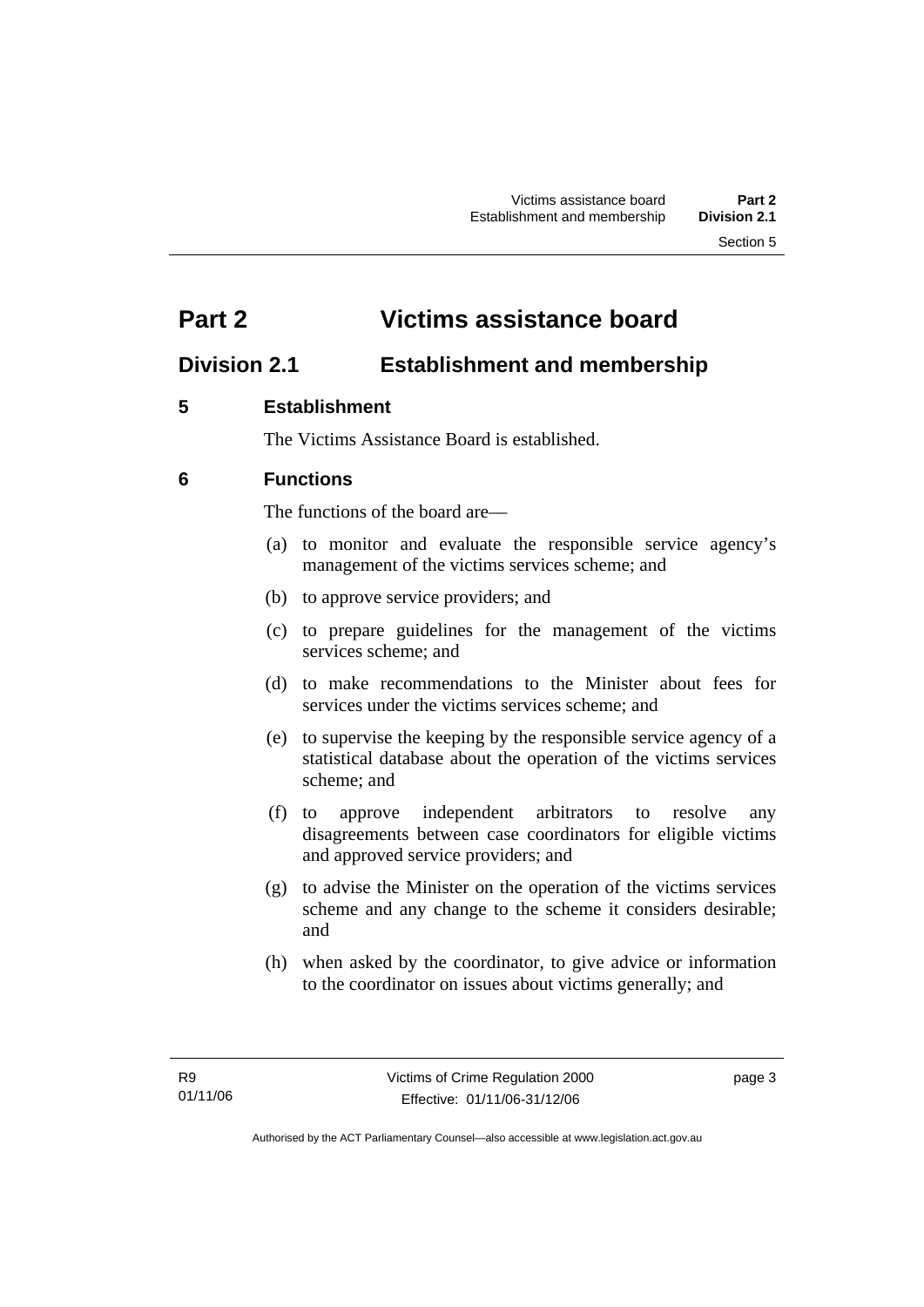(i) to exercise any other function given to the board under the Act or any other Territory law.

# **7 Membership of board**

- (1) The board consists of—
	- (a) the coordinator; and
	- (b) the appointed members.
- (2) The appointed members are to be appointed by the Minister.
	- *Note 1* For the making of appointments (including acting appointments), see the Legislation Act, pt 19.3.
	- *Note 2* Certain Ministerial appointments require consultation with an Assembly committee and are disallowable (see Legislation Act, div 19.3.3).

# **8 Appointed members of board**

- (1) The Minister must appoint as members—
	- (a) a representative of each of the following:
		- (i) the DPP (the *DPP member*);
		- (ii) the Australian Federal Police (the *AFP member*);
		- (iii) ACT courts (the *courts member*);
		- (iv) the administrative unit allocated responsibility for the administration of justice (the *justice member*);
		- (v) the administrative unit allocated responsibility for the administration of community support services (the *community support member*);
		- (vi) the administrative unit allocated responsibility for the administration of youth policy and services (the *youth policy and services member*); and
	- (b) a person who, in the Minister's opinion, represents the interests of the indigenous communities (the *indigenous member*); and

| page 4 | Victims of Crime Regulation 2000 | R9       |
|--------|----------------------------------|----------|
|        | Effective: 01/11/06-31/12/06     | 01/11/06 |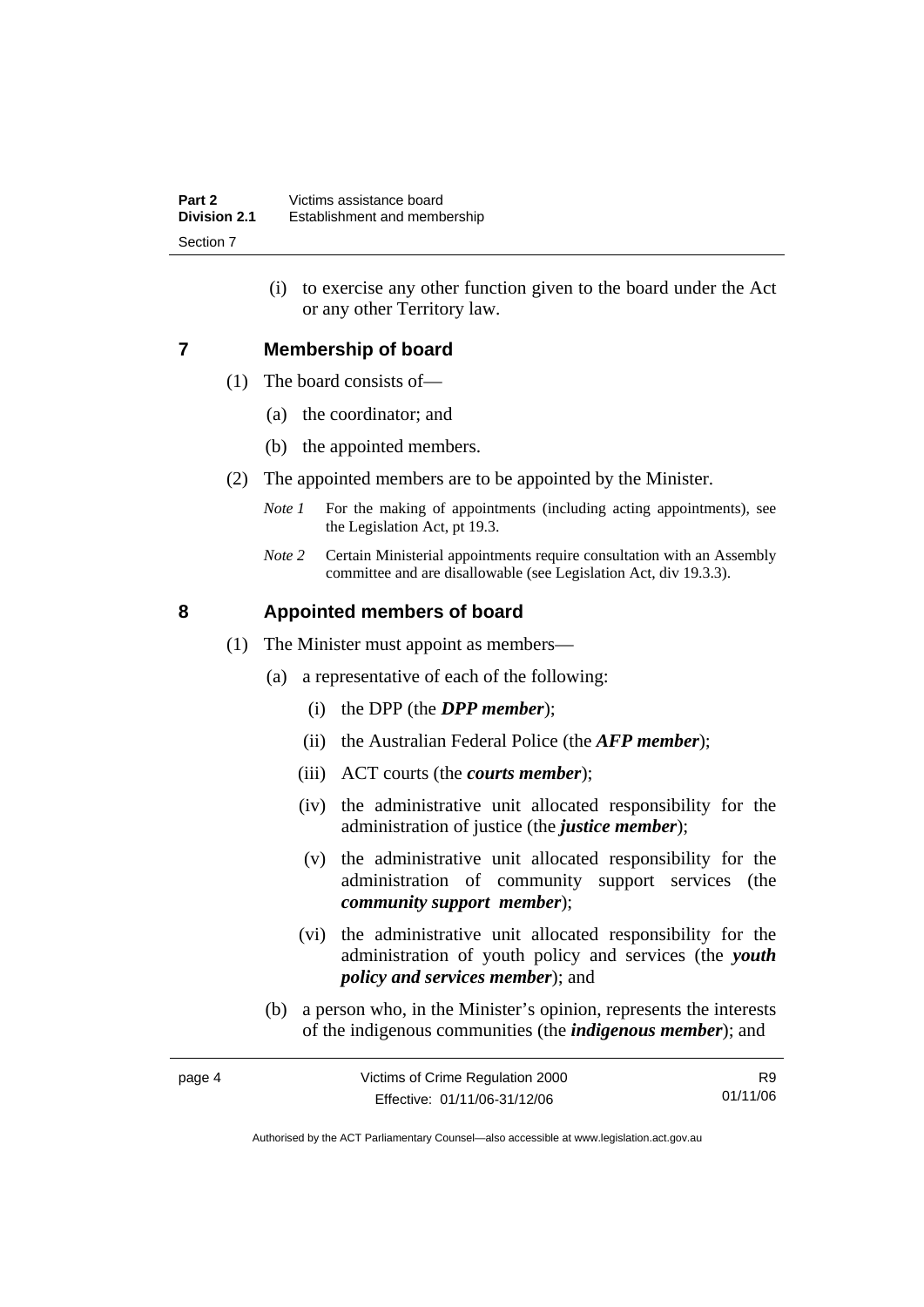- (c) a person who, in the Minister's opinion, represents the interests of other persons of non-English speaking background (the *migrant member*); and
- (d) a person who is a lawyer (the *legal profession member*); and
- (e) a person who, in the Minister's opinion, represents the interests of health professions (other than a doctor or dentist) (the *health professions member*); and
- (f) a person who, in the Minister's opinion, represents the interests of victims services groups (the *victims groups member*); and
- (g) a psychiatrist or psychologist who, in the Minister's opinion, has experience in dealing with victims (the *psychiatrist/psychologist member*).
- (2) The courts member must be the registrar or a deputy registrar of the Supreme Court or the Magistrates Court.
- (3) A member must be employed, practise, or live, in the ACT.
- (4) The Minister must not appoint a public servant as a member mentioned in subsection  $(1)$  (b) to  $(g)$ .
	- *Note 1* For the making of appointments (including acting appointments), see the Legislation Act, pt 19.3.
	- *Note* 2 In particular, an appointment may be made by naming a person or nominating the occupant of a position (see Legislation Act, s 207).
	- *Note 3* Certain Ministerial appointments require consultation with an Assembly committee and are disallowable (see Legislation Act, div 19.3.3).
	- *Note 4* A person may be reappointed to a position if the person is eligible to be appointed to the position (see Legislation Act, s 208 and dict, pt 1, def *appoint*).

# **9 Conditions of appointment generally**

(1) An appointed member holds the position on a part-time basis.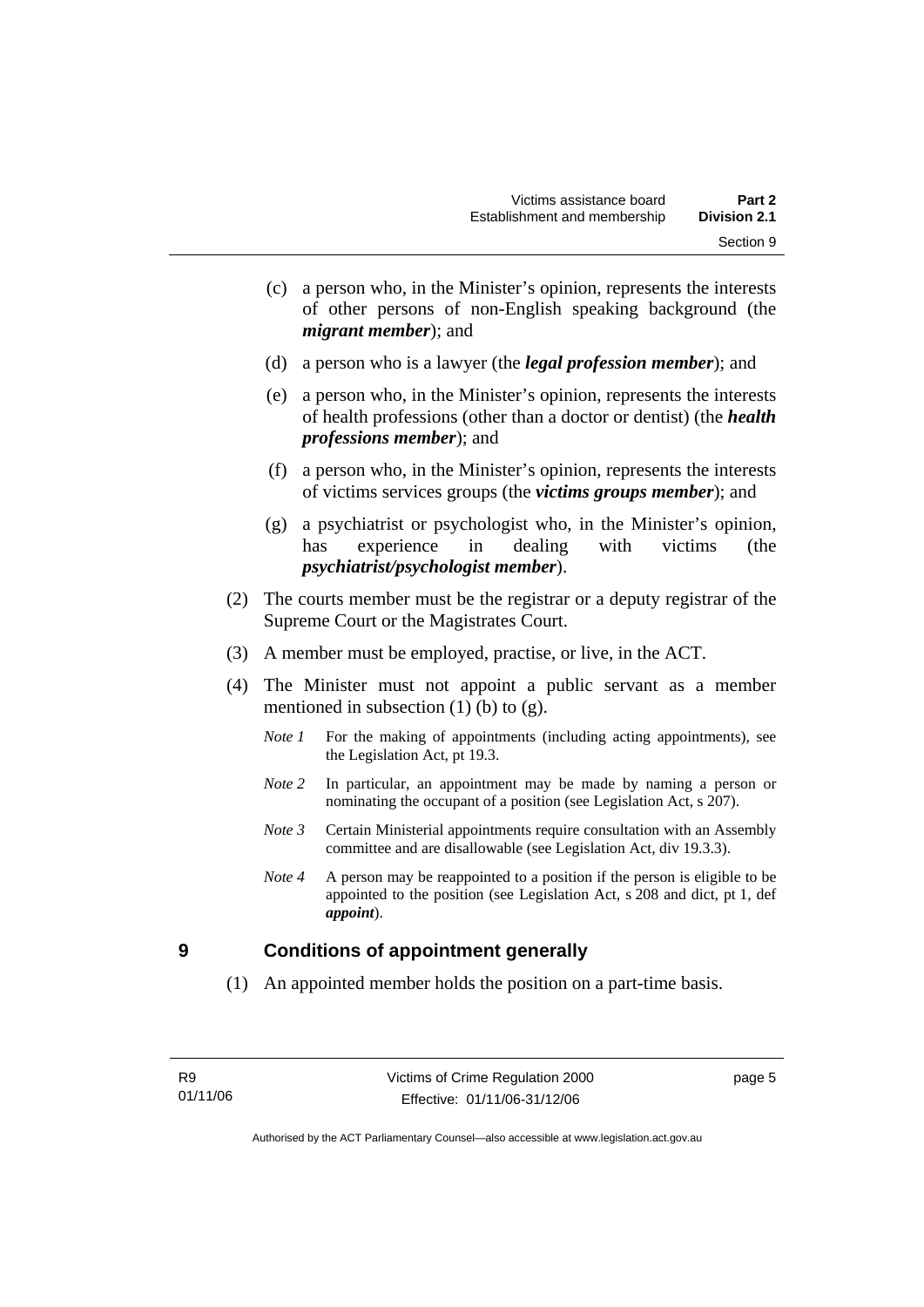| Part 2              | Victims assistance board     |
|---------------------|------------------------------|
| <b>Division 2.1</b> | Establishment and membership |
| Section 10          |                              |

 (2) An appointed member holds the position on the conditions not provided by this regulation or another territory law that are decided by the Minister.

# **10 Chairperson and deputy chairperson**

- (1) The members of the board must, whenever necessary, elect—
	- (a) an appointed member to be chairperson; and
	- (b) another appointed member to be deputy chairperson.
- (2) The board must tell the Minister of the election of a member as chairperson or deputy chairperson.

# **11 Duration of appointment**

- (1) An appointed member must not be appointed for longer than 2 years.
- (2) The Minister must end the appointment of—
	- (a) the DPP member, the AFP member, the courts member, the justice member, the community support member or the youth policy and services member if the Minister is satisfied that the member is no longer the representative of the relevant entity mentioned in section 8 (1) (a) (Appointed members of board); or
	- (b) the indigenous member, the migrant member, the health professions member or the victims groups member if the Minister is satisfied that the member no longer represents the interests of the relevant communities, professions or groups mentioned in section  $8(1)$  (b), (c), (e) or (f); or
	- (c) any member if the member ceases to be eligible for appointment.
- (3) The Minister may end the appointment of an appointed member—
	- (a) for misbehaviour or physical or mental incapacity; or

R9 01/11/06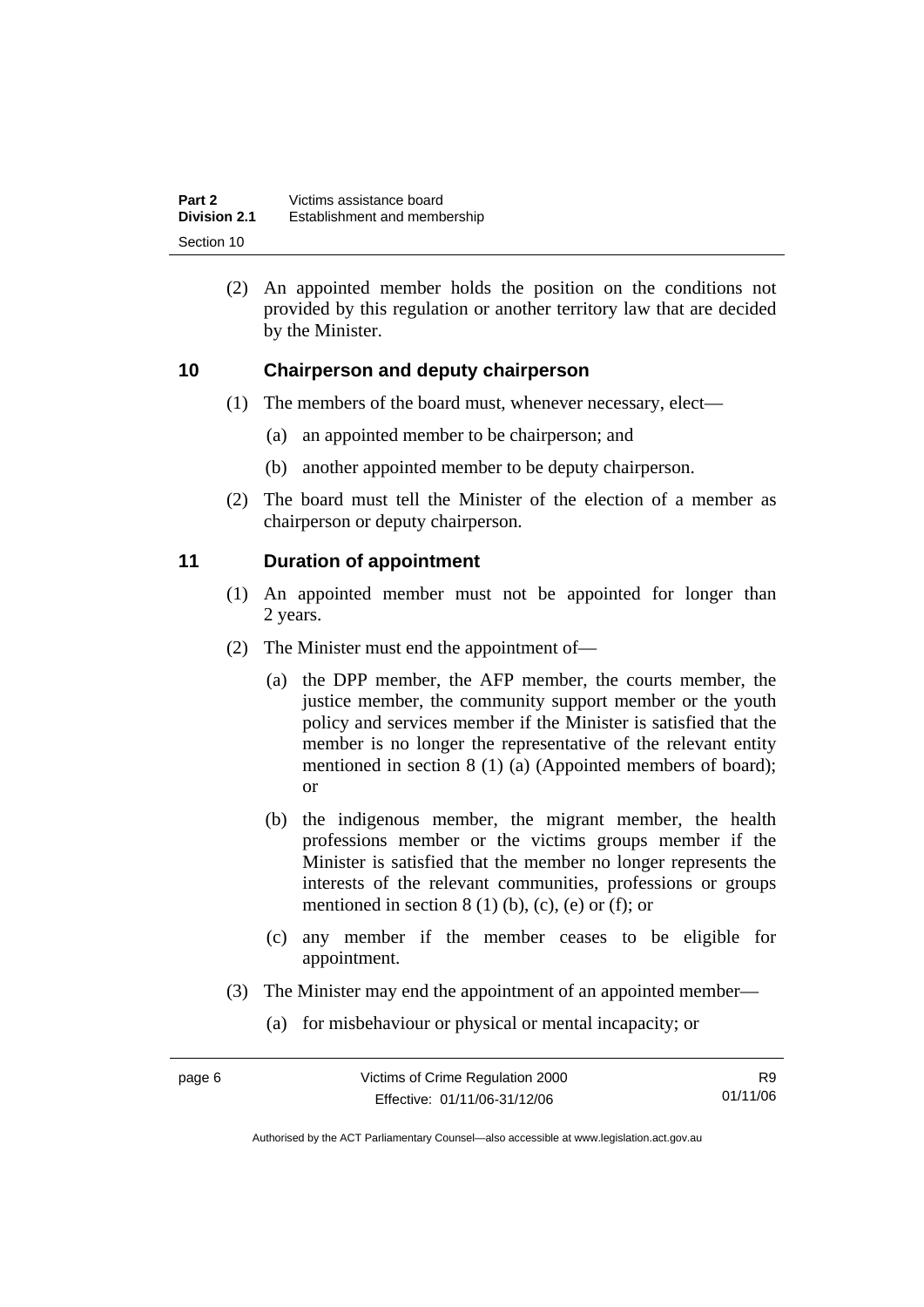- (b) if the member becomes bankrupt, applies to take the benefit of any law for the relief of bankrupt or insolvent debtors, compounds with creditors or makes an assignment of remuneration for their benefit; or
- (c) if the member is absent for 3 consecutive meetings; or
- (d) if the member is convicted of an indictable offence; or
- (e) if the member fails to comply with section 15 (Disclosure of interests) without reasonable excuse.
- *Note* A person's appointment also ends if the person resigns (see Legislation Act, s 210).

# **Division 2.2 Proceedings of board**

# **13 Time and place of meetings**

- (1) Meetings of the board are to be held at the times and places it decides.
- (2) However, the board must meet at least once every 3 months.
- (3) The chairperson—
	- (a) may at any time call a meeting of the board; and
	- (b) must call a meeting if asked by the Minister or at least 6 members.

# **14 Procedures governing conduct of meetings**

- (1) The chairperson presides at all meetings at which the chairperson is present.
- (2) If the chairperson is absent, the deputy chairperson presides.
- (3) If the chairperson and deputy chairperson are both absent, the member chosen by the members present presides.
- (4) The board may decide the procedure to be followed for a meeting.

| <b>R9</b> | Victims of Crime Regulation 2000 | page 7 |
|-----------|----------------------------------|--------|
| 01/11/06  | Effective: 01/11/06-31/12/06     |        |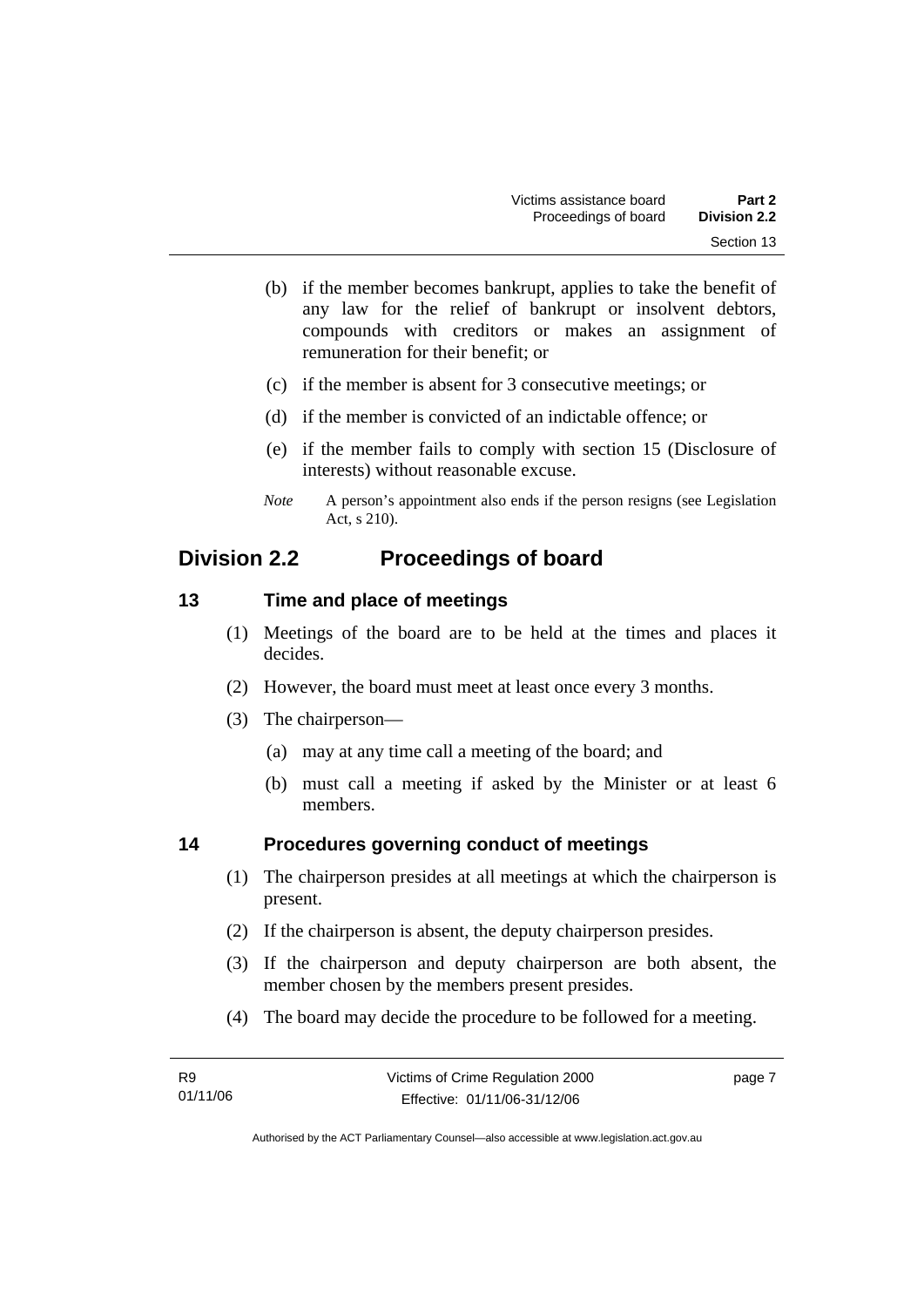- (5) At a meeting of the board—
	- (a) 6 members form a quorum; and
	- (b) each member (other than the coordinator) has a vote on each question to be decided; and
	- (c) a question is to be decided by a majority of the votes of the members present and voting but, if the votes are equal, the member presiding has a casting vote.
- (6) The board must keep minutes of its meetings.

# **15 Disclosure of interests**

- (1) This section applies to a member of the board if—
	- (a) the member has a direct or indirect financial interest in an issue being considered, or about to be considered, by the board; and
	- (b) the interest could conflict with the proper exercise of the member's functions in relation to the board's consideration of the issue.
- (2) As soon as practicable after the relevant facts come to the member's knowledge, the member must disclose the nature of the interest to a meeting of the board.
- (3) The disclosure must be recorded in the board's minutes and, unless the board otherwise decides, the member must not—
	- (a) be present when the board considers the issue; or
	- (b) take part in a decision of the board on the issue.
- (4) Any other member who also has a direct or indirect financial interest in the issue must not—
	- (a) be present when the board is considering its decision under subsection (3); or
	- (b) take part in making the decision.

R9 01/11/06

Authorised by the ACT Parliamentary Counsel—also accessible at www.legislation.act.gov.au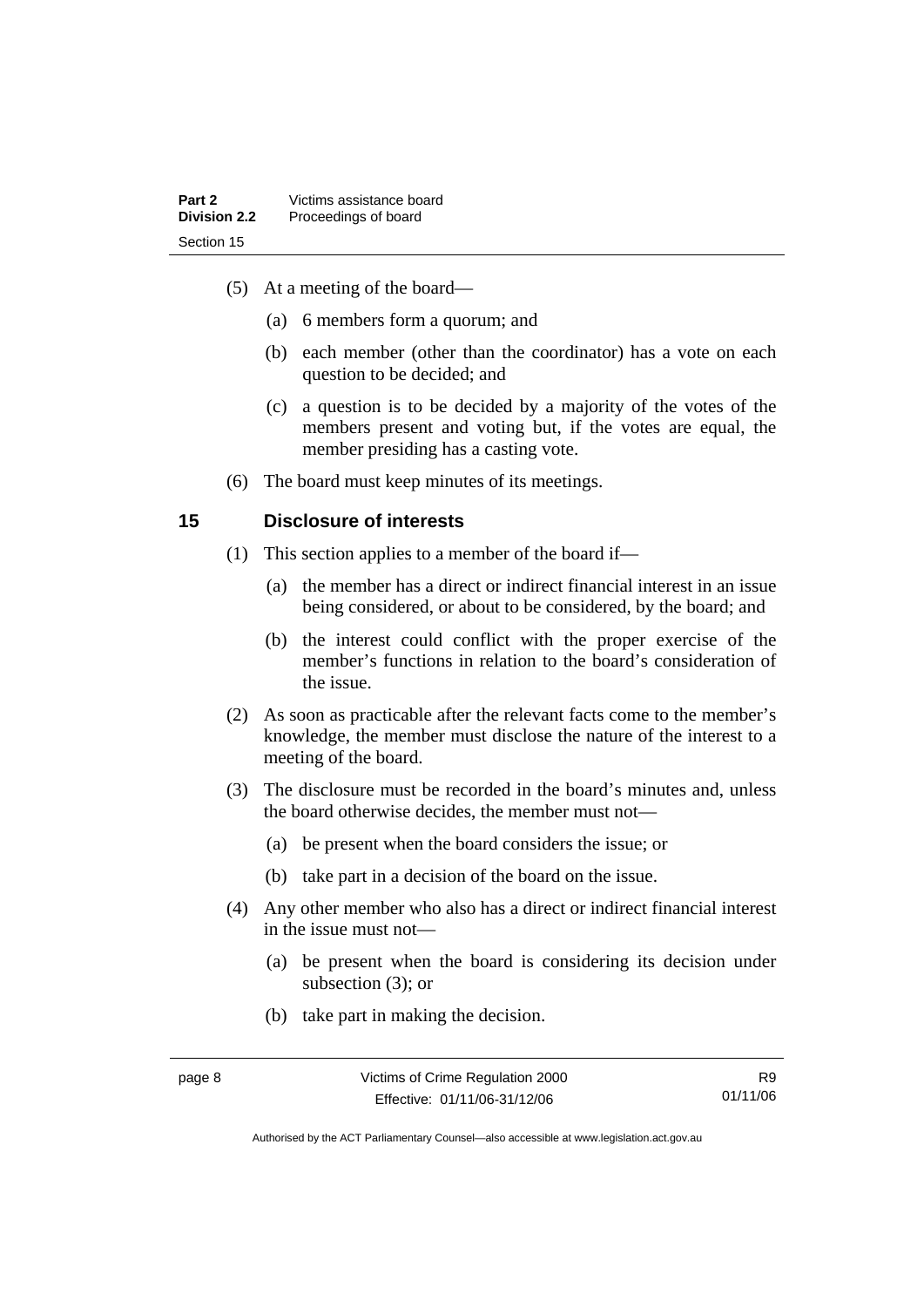# **16 Staff of the board**

The staff of the board are to be employed under the *Public Sector Management Act 1994*.

# **17 Guidelines**

The board may make guidelines about—

- (a) the way a victim is assessed for eligibility to use the victims services scheme; and
- (b) the employment or engagement of people who will have contact with eligible victims; and
- (c) the preparation, content and implementation of care plans; and
- (d) the eligibility of entities to be approved as service providers; and
- (e) the referral of victims to approved service providers or other entities dealing with victims of crime; and
- (f) the establishment and operation of volunteer programs; and
- (g) the internal review of decisions made by the responsible service agency; and
- (h) the holding of indemnity insurance by approved service providers; and
- (i) other matters necessary or convenient to be decided with respect to the victims services scheme.

# **18 Independent arbitrators**

- (1) The board may approve independent arbitrators for this regulation.
- (2) A person is eligible to be approved as an independent arbitrator only if the person is an approved service provider.
- (3) The board must keep a list of approved independent arbitrators.

page 9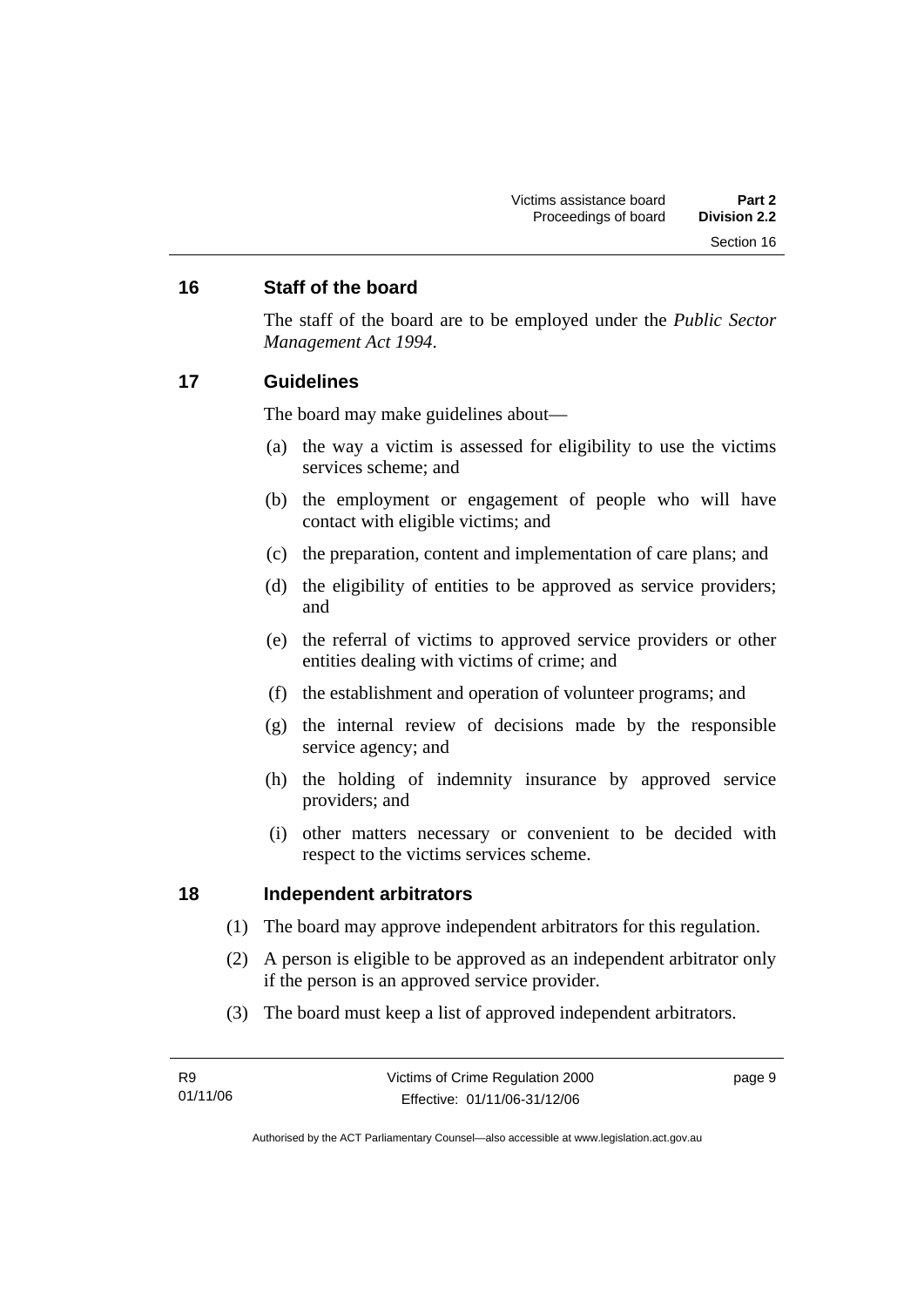| Part 2              | Victims assistance board |
|---------------------|--------------------------|
| <b>Division 2.2</b> | Proceedings of board     |
| Section 18          |                          |

- (4) The board must keep the list open for inspection (without charge) by an eligible victim.
- (5) If asked by an eligible victim, the board must give a copy of the list (without charge) to the victim.

page 10 Victims of Crime Regulation 2000 Effective: 01/11/06-31/12/06

R9 01/11/06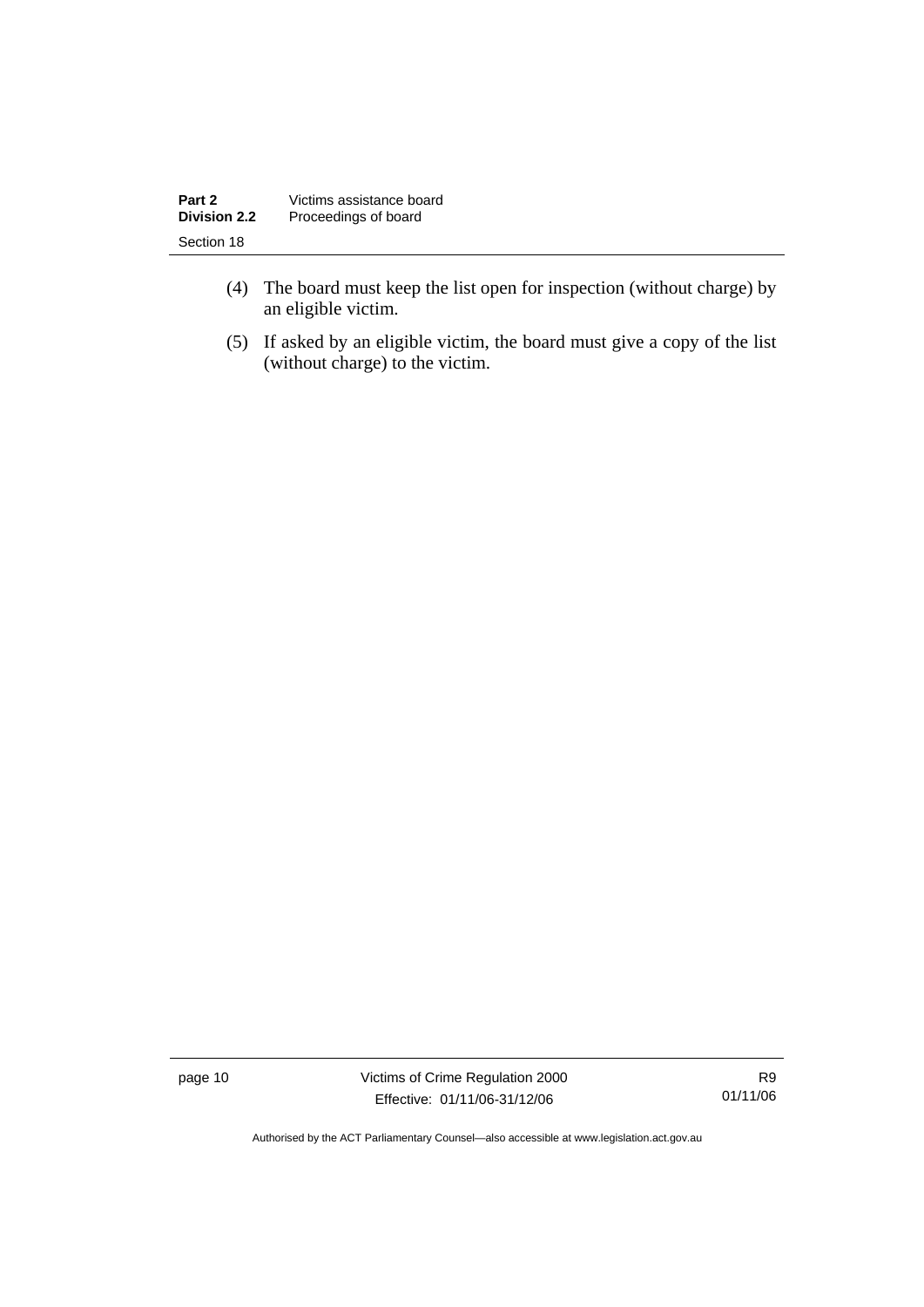# **Part 3 Victims services scheme**

# **Division 3.1 The victims services scheme**

# **19 Victims services scheme**

A victims services scheme is established.

# **20 Objects of the victims services scheme**

The objects of the victims services scheme are—

- (a) to provide assistance to victims of crime that will—
	- (i) promote their recovery from the harm suffered because of crime; and
	- (ii) allow them to take part in the social, economic and cultural life of their community; and
- (b) to provide the assistance to victims of crime using a multidisciplinary approach; and
- (c) to provide the assistance to victims of crime in ways that are—
	- (i) timely; and
	- (ii) accessible; and
	- (iii) solution-focused; and
	- (iv) professional; and
	- (v) individualised; and
	- (vi) appropriate to the victim.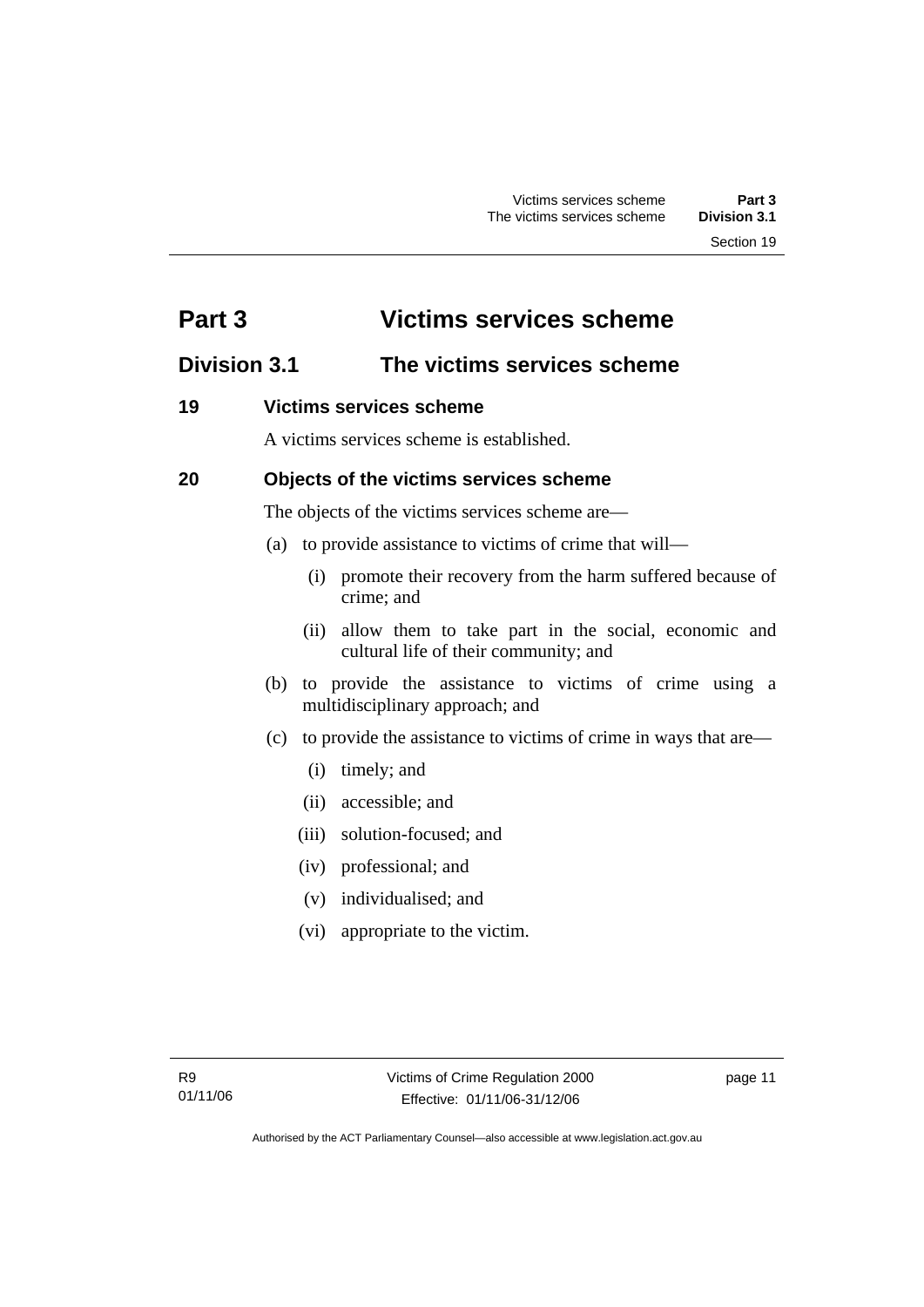**Part 3** Victims services scheme<br>**Division 3.1** The victims services sche **Division 3.1** The victims services scheme Section 21

# **21 Responsible service agency**

For the Act, section 19 (2) (a), the chief executive for the *Health Act 1993* is nominated as the service agency responsible for the management of the victims services scheme.

# **22 Responsible service agency—functions**

The functions of the responsible service agency are—

- (a) to decide the eligibility of people for the different levels of services under the victims services scheme; and
- (b) to provide, or arrange for the provision of, professional services for victims in accordance with this regulation and the guidelines made under section 17 (Guidelines); and
- (c) as appropriate, to refer victims to other entities who provide other assistance and support to victims; and
- (d) to keep records about victims for which services are provided; and
- (e) to train and supervise people engaged by it to provide services; and
- (f) to report to the board on the services it provides and the provision of services it arranges; and
- (g) to evaluate the day-to-day operation of the victims services scheme; and
- (h) to establish a victims support network in consultation with community organisations and other entities that deal with victims; and
- (i) to provide a telephone contact for people seeking information about, or services under, the victims services scheme; and

R9 01/11/06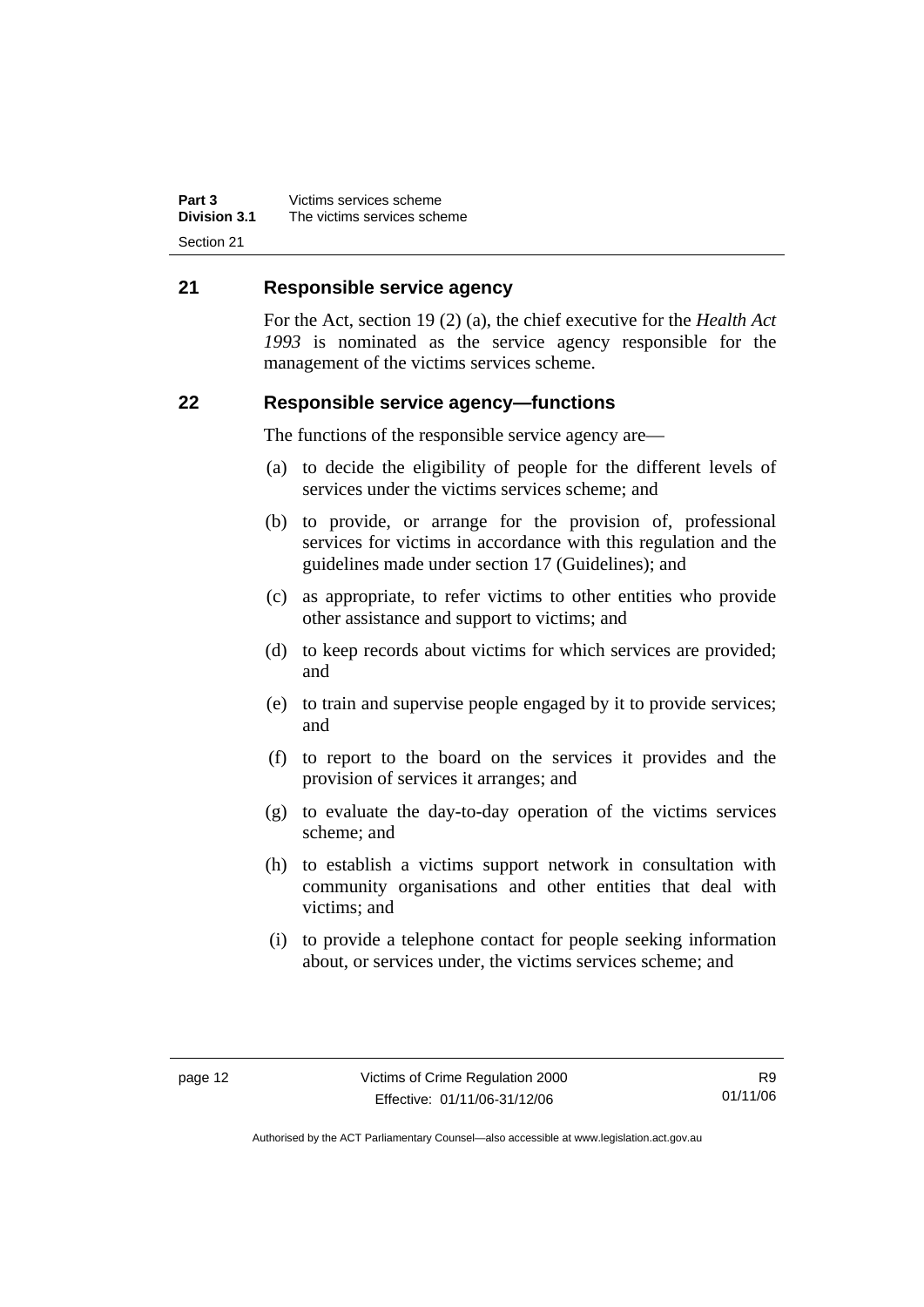- (j) to develop and maintain a volunteer program to provide practical assistance and support to victims and to train and supervise volunteers for the program; and
- (k) to provide victims with information about the criminal justice system, the operation of the victims services scheme and complaint procedures; and
- (l) to keep financial records of its operations under the victims services scheme.

# **23 Responsible service agency—obligations**

- (1) The responsible service agency must comply with the guidelines made under section 17 (Guidelines) about the employment or engagement of people who will have contact with eligible victims.
- (2) Without limiting subsection (1), the responsible service agency must—
	- (a) be satisfied that a person who will have contact with eligible victims has—
		- (i) qualifications or experience in working with victims and with people from a diversity of ethnic and cultural backgrounds; and
		- (ii) experience or knowledge of working in a multidisciplinary team environment; and
	- (b) assess and evaluate the victims services it provides; and
	- (c) encourage the people it engages or employs to provide those services to undertake continuing education in the provision of services to victims; and
	- (d) take steps to ensure the people engaged or employed by it are familiar with the *Community and Health Services Complaints Act 1993*.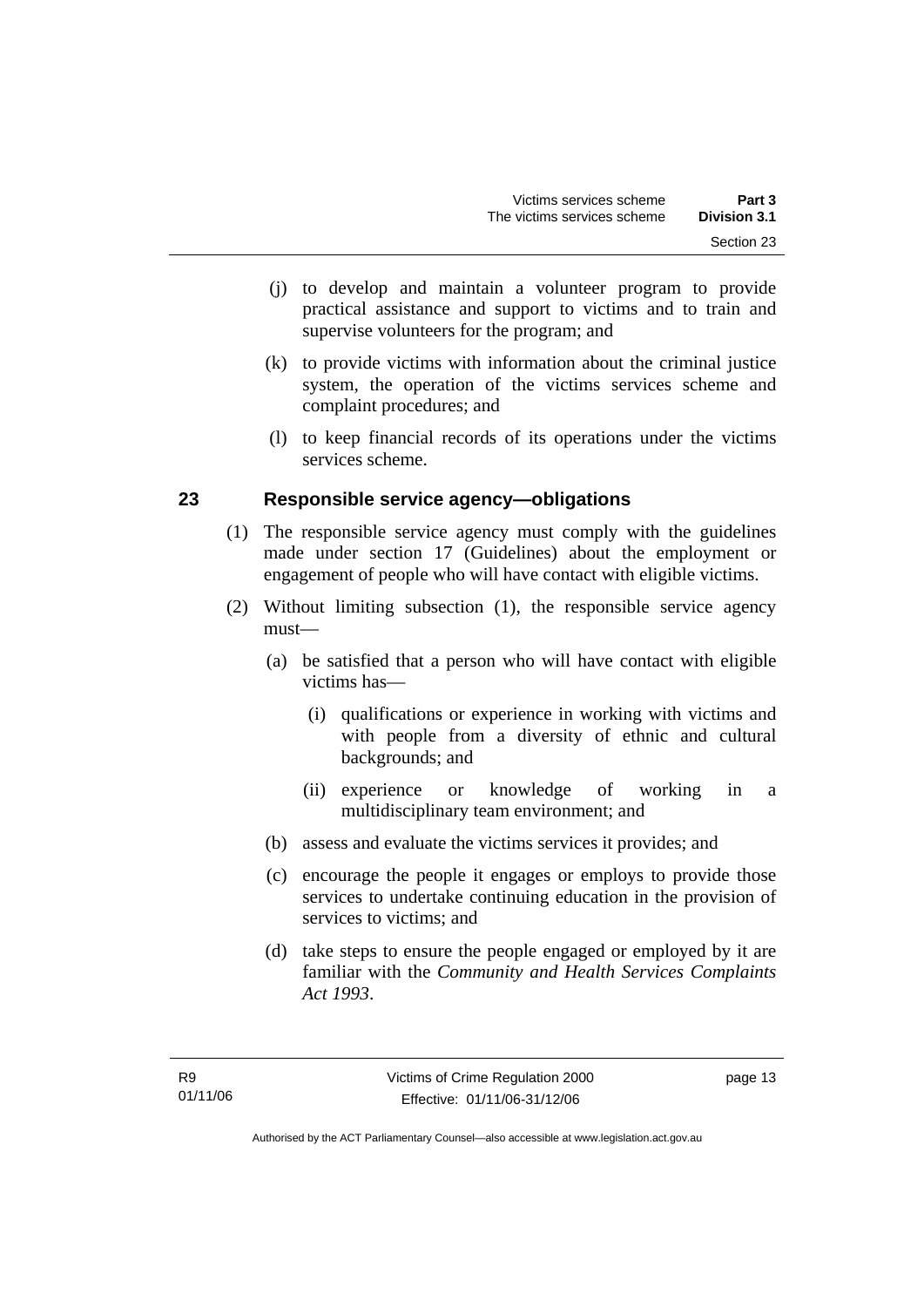| Part 3              | Victims services scheme     |
|---------------------|-----------------------------|
| <b>Division 3.1</b> | The victims services scheme |
| Section 24          |                             |

 (3) The responsible service agency must take reasonable steps to ensure that a person employed or engaged by it who has been convicted of a serious crime does not have contact with an eligible victim.

# **24 Eligible victims under the victims services scheme**

- (1) An eligible victim may use the victims services scheme.
- (2) An *eligible victim* is a victim other than a victim—
	- (a) who suffers harm caused by, or arising out of the use of, a motor vehicle; or
	- (b) who suffers harm (directly or indirectly) as a result of committing an offence.
- (3) In deciding whether a person is an eligible victim, the responsible service agency may—
	- (a) have regard to statements made by or on behalf of the person; and
	- (b) ask the chief police officer, the DPP or the registrar of the Supreme Court or the Magistrates Court for information about whether or not the person is a suspect or has been convicted or found guilty of an offence arising from the circumstances in which the person suffered harm.
- (4) The chief police officer, the DPP and the registrar of the Supreme Court or the Magistrates Court may give the responsible service agency information of the kind mentioned in subsection (3) (b).
- (5) In this section:

*motor vehicle*—see the *Road Transport (General) Act 1999*, dictionary.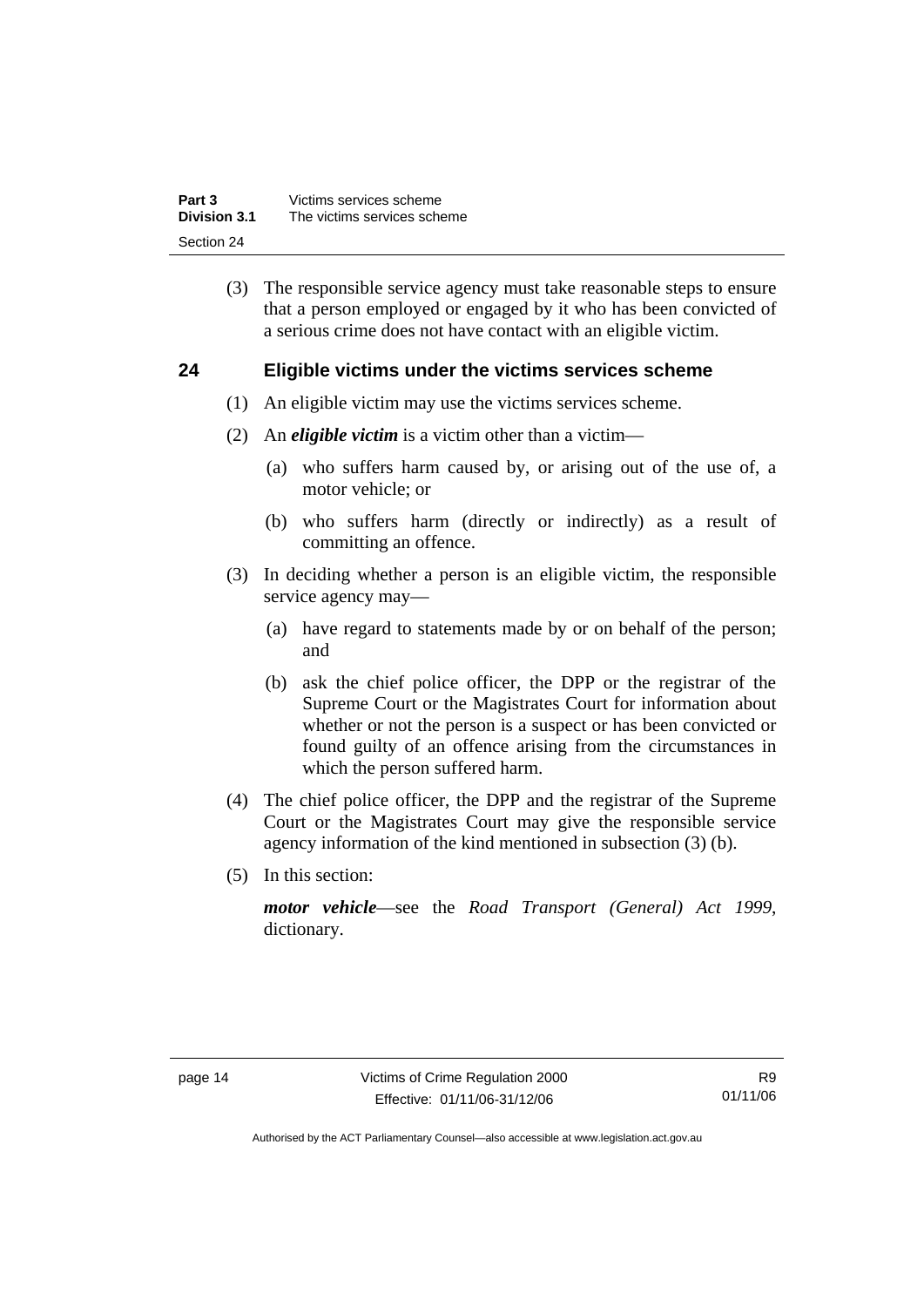# **25 Notice to be given of eligibility decisions**

- (1) If the responsible service agency decides that a person is not eligible for the victims services scheme (the *reviewable decision*), it must give written notice of the decision to the person (the *affected person*).
- (2) The notice must be in accordance with the requirements of the code of practice in force under the *Administrative Appeals Tribunal Act 1989*, section 25B (1) and, in particular, the notice must tell the person—
	- (a) that the person has the right—
		- (i) to apply for internal review of the reviewable decision by an internal reviewer; and
		- (ii) to apply to the committee for a review of the decision of the internal reviewer; and
		- (iii) to apply to the administrative appeals tribunal for a review of the decision of the committee; and
	- (b) how an application must be made; and
	- (c) about options available under other ACT laws to have the decision reviewed by a court or the ombudsman.

# **26 Who may apply for internal review of decisions**

- (1) If the affected person is dissatisfied with the reviewable decision, the affected person may apply in writing to the responsible service agency for an internal review of the reviewable decision.
- (2) The responsible service agency must arrange for a person not involved in making the decision (the *internal reviewer*) to review the decision.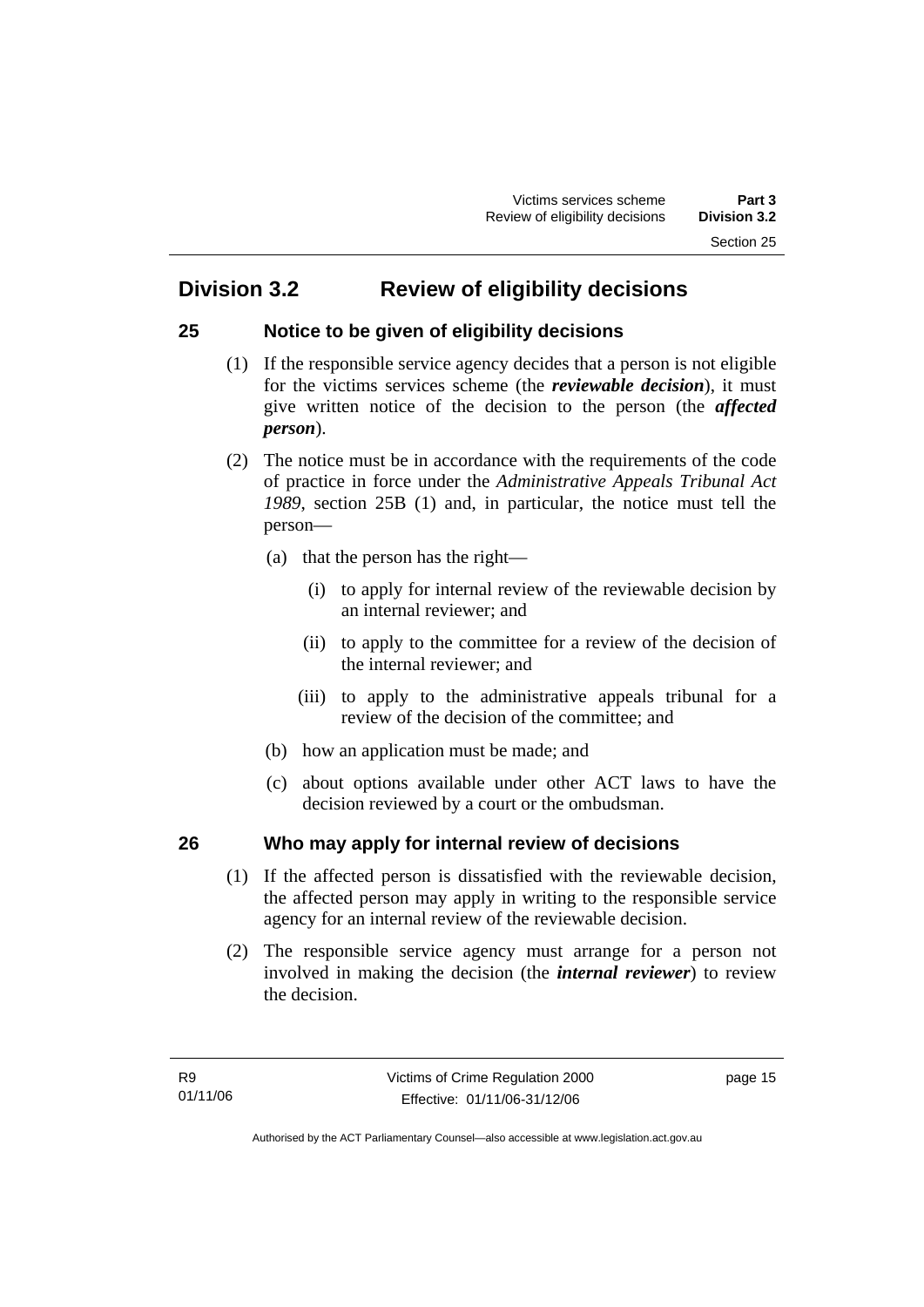# **27 Applications for internal review**

- (1) Application for internal review of the reviewable decision must be made within—
	- (a) 28 days after the day when the person is told about the decision by the responsible service agency; or
	- (b) any longer period allowed by the internal reviewer, either before or after the end of the 28 days.
- (2) The application must set out the grounds on which internal review of the decision is sought.

# **28 Internal review**

- (1) The internal reviewer must review the reviewable decision, and confirm, vary or revoke the decision, within 28 days after the responsible service agency receives the application for internal review of the decision.
- (2) If the decision is not varied or revoked within the 28 days, the decision is taken to have been confirmed by the internal reviewer.
- (3) As soon as practicable after reviewing the decision, the internal reviewer must give written notice of the decision on the internal review to the affected person.
- (4) The notice must be in accordance with the requirements of the code of practice in force under the *Administrative Appeals Tribunal Act 1989*, section 25B (1).

# **29 Eligibility Review Committee**

- (1) An Eligibility Review Committee (the *committee*) is established.
- (2) The committee consists of the DPP member, the courts member and the legal profession member.

R9 01/11/06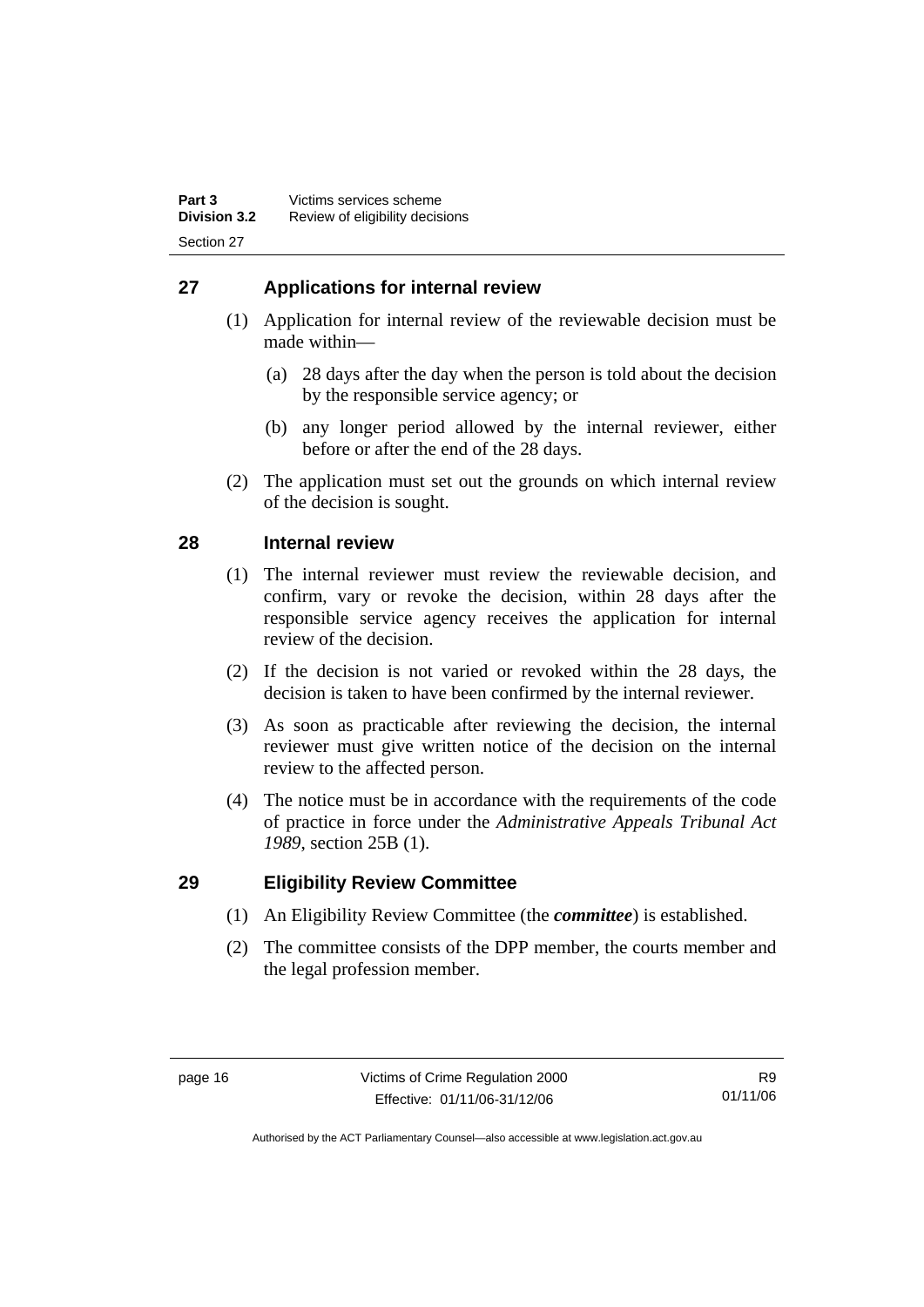### **30 Review by committee**

If the affected person is dissatisfied with the decision of the internal reviewer, the affected person may apply in writing to the committee for review of the decision.

# **31 Committee review**

- (1) The committee must review the decision of the internal reviewer, and confirm, vary or revoke the decision, within 28 days after the committee receives the application for review of that decision.
- (2) If the decision is not varied or revoked within the 28 days, the decision is taken to have been confirmed by the committee.
- (3) As soon as practicable after reviewing the decision, the committee must give written notice of the decision on its review to the affected person.
- (4) The notice must be in accordance with the requirements of the code of practice in force under the *Administrative Appeals Tribunal Act 1989*, section 25B (1).

# **32 Review by administrative appeals tribunal**

If the affected person is dissatisfied with the decision of the committee, the affected person may apply to the administrative appeals tribunal for review of the committee's decision.

# **Division 3.3 Levels of service under the victims services scheme**

# **33 Level 1 service**

- (1) All eligible victims are entitled to receive level 1 service under the victims services scheme.
- (2) Level 1 service consists of not more than 2 contact hours.

page 17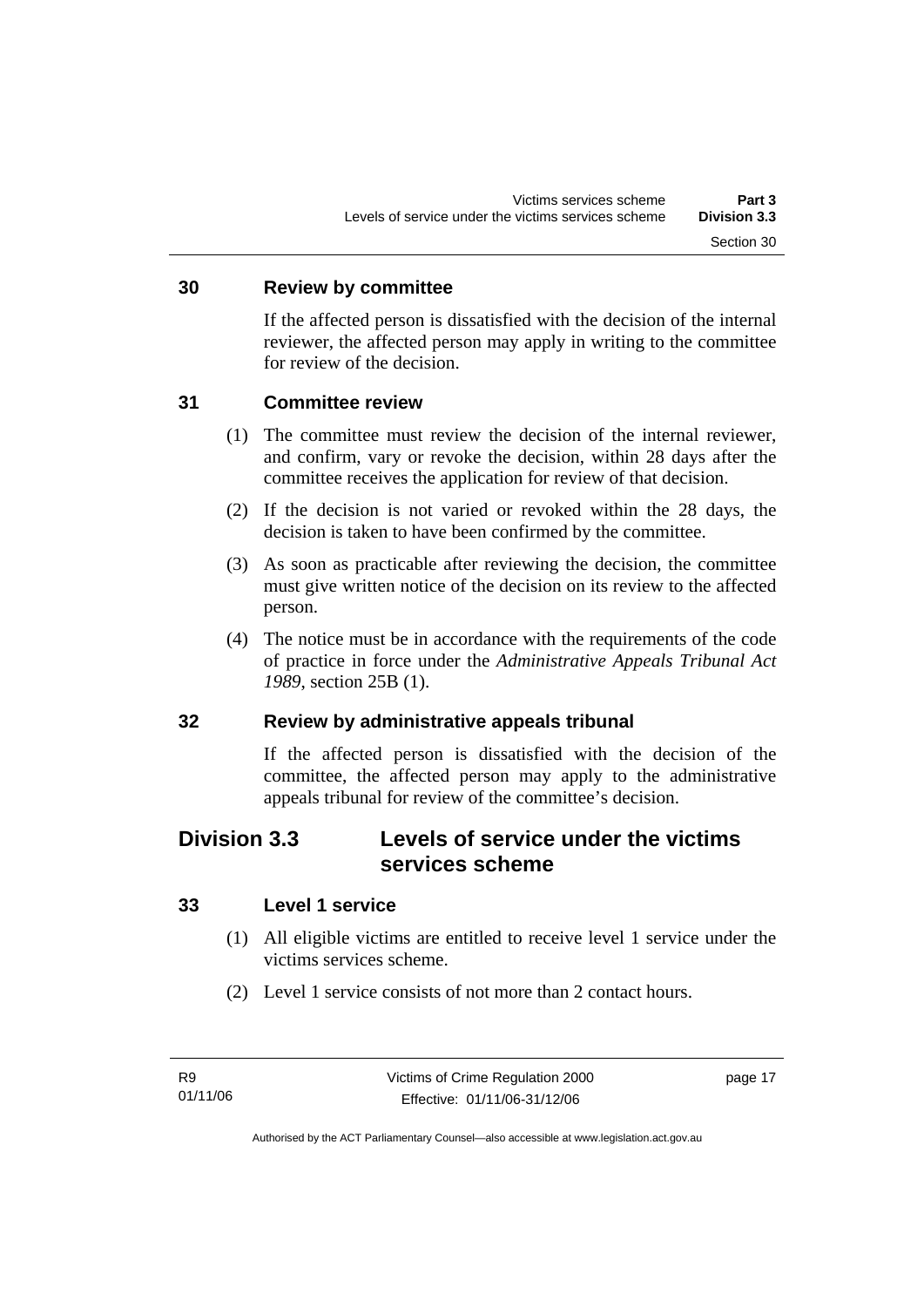(3) The responsible service agency may, but is not required to, prepare a care plan for an eligible victim receiving level 1 service.

# **34 Level 2 service**

- (1) An eligible victim is entitled to receive level 2 service under the victims services scheme if the victim has completed level 1 service under the victims services scheme for the crime concerned and the victim—
	- (a) is a primary victim; or
	- (b) is a related victim; or
	- (c) would have been a related victim if the primary victim had died; or
	- (d) is a witness to a violent crime in circumstances in which it is probable that the witness would suffer harm.
- (2) Level 2 service consists of not more than 6 contact hours in addition to the level 1 service contact hours.
- (3) The responsible service agency must appoint a case coordinator to an eligible victim receiving level 2 service.
- (4) The case coordinator is responsible for managing the delivery of services to the eligible victim under this regulation.
- (5) The case coordinator must develop a care plan in consultation with the eligible victim.
- (6) The care plan must state—
	- (a) the rehabilitation goals for the eligible victim; and
	- (b) the number of contact hours and particular services to be provided to the victim for achieving those goals
- (7) Level 2 service is to be given in accordance with the care plan.

R9 01/11/06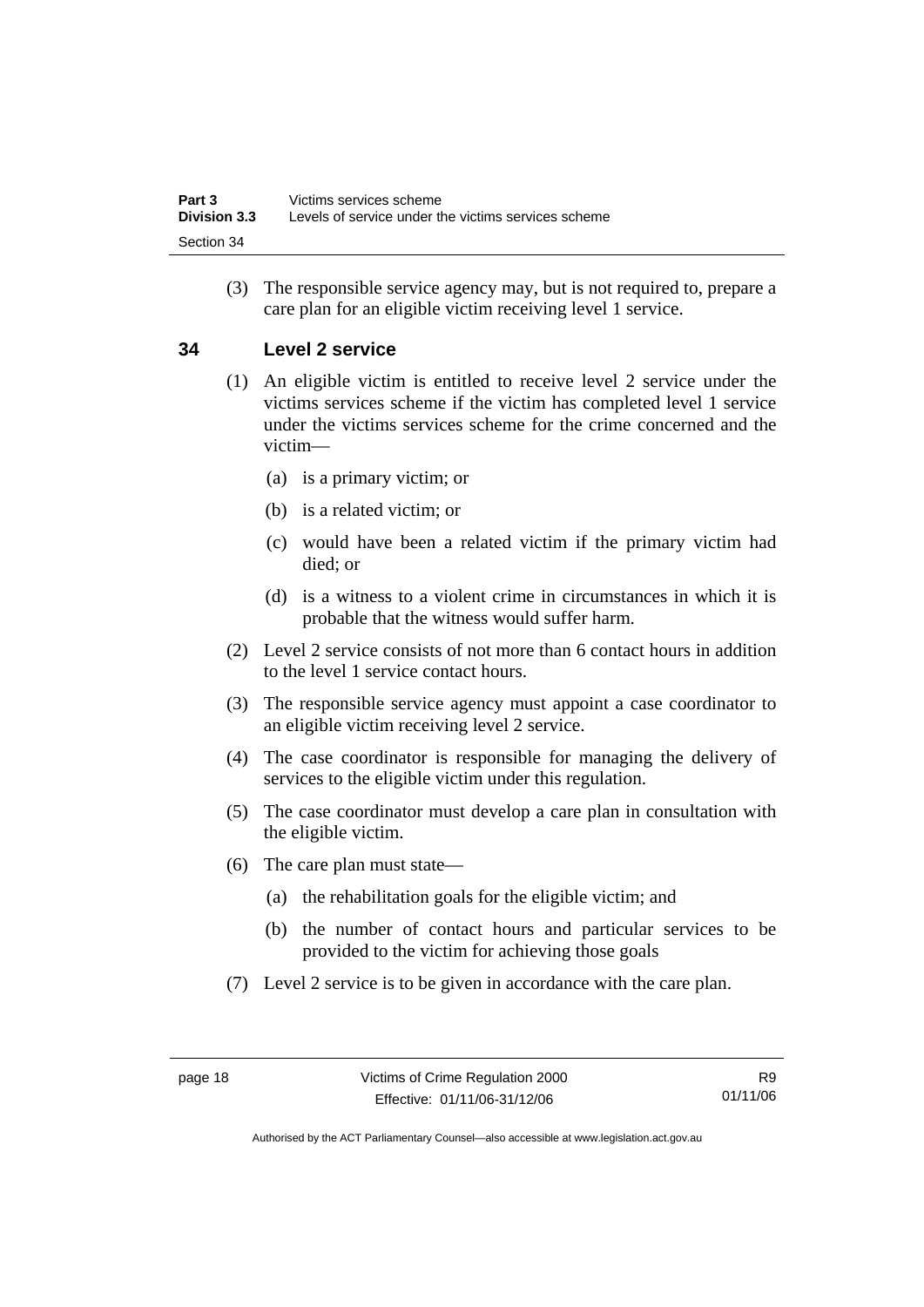- (8) After the level 2 service contact hours have been given in accordance with the care plan, the responsible service agency or approved service provider who provided the level 2 contact hours must prepare and give a closure report to the case coordinator.
- (9) The closure report must include particulars of the number of contact hours and the extent to which the rehabilitation goals of the care plan were achieved.
- (10) On receiving the closure report for the eligible victim, if the case coordinator decides that the eligible victim would not receive therapeutic benefit from receiving level 3 service, the case coordinator must carry out case closure in relation to the victim.
- (11) In this section:

*related victim*—see the *Victims of Crime (Financial Assistance) Act 1983*, section 16.

*violent crime*—see the *Victims of Crime (Financial Assistance) Act 1983*, section 3.

# **35 Level 3 service**

- (1) An eligible victim entitled to receive level 2 service is entitled to receive level 3 service under the victims services scheme if—
	- (a) the victim has completed level 2 service for the crime concerned in accordance with the care plan; and
	- (b) the victim's case coordinator has decided under section 34 (8) (Level 2 services) that the victim would receive therapeutic benefit from receiving level 3 service.
- (2) Level 3 service consists of not more than 12 contact hours in addition to the level 1 and level 2 contact hours.
- (3) The case coordinator must develop a revised care plan for level 3 service contact hours in consultation with the eligible victim.
- (4) The revised care plan must state—

| R9       | Victims of Crime Regulation 2000 | page 19 |
|----------|----------------------------------|---------|
| 01/11/06 | Effective: 01/11/06-31/12/06     |         |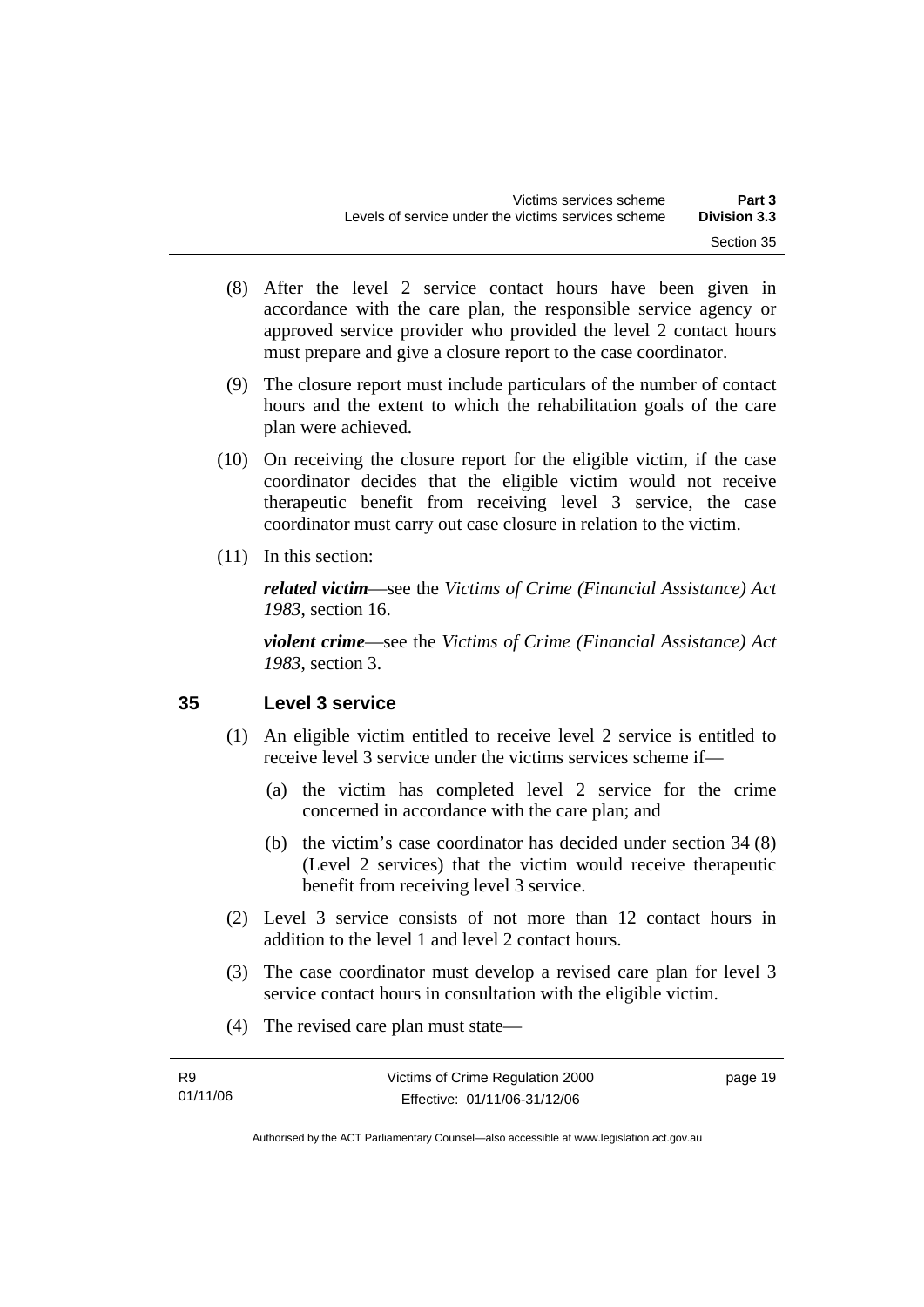- (a) the rehabilitation goals for the eligible victim; and
- (b) the number of contact hours and particular services to be provided to the victim for achieving the goals.
- (5) After the level 3 service contact hours have been given in accordance with the revised care plan, the responsible service agency, or the approved service provider who provided the level 3 service contact hours, must prepare and give a closure report to the case coordinator.
- (6) The closure report must include particulars of the number of contact hours and the extent to which the rehabilitation goals of the revised care plan were achieved.
- (7) Subject to section 36, on receiving the closure report for the eligible victim, the case coordinator must carry out case closure in relation to the victim.

# **36 Exceptional cases**

- (1) This section applies if the case coordinator for an eligible victim makes a written recommendation to the manager of the responsible service agency that—
	- (a) on information available to the case coordinator, further contact hours in addition to level 3 service contact hours would give substantial therapeutic benefit to the victim; and
	- (b) the further contact hours cannot be provided under a scheme or program other than the victims services scheme.
- (2) The manager of the responsible service agency may refer the recommendation to the chief executive.
- (3) If the responsible service agency refers the recommendation to the chief executive, the chief executive must consider it and, by written notice, tell the responsible service agency whether or not the recommendation, or a variation of it, is to be carried out.

R9 01/11/06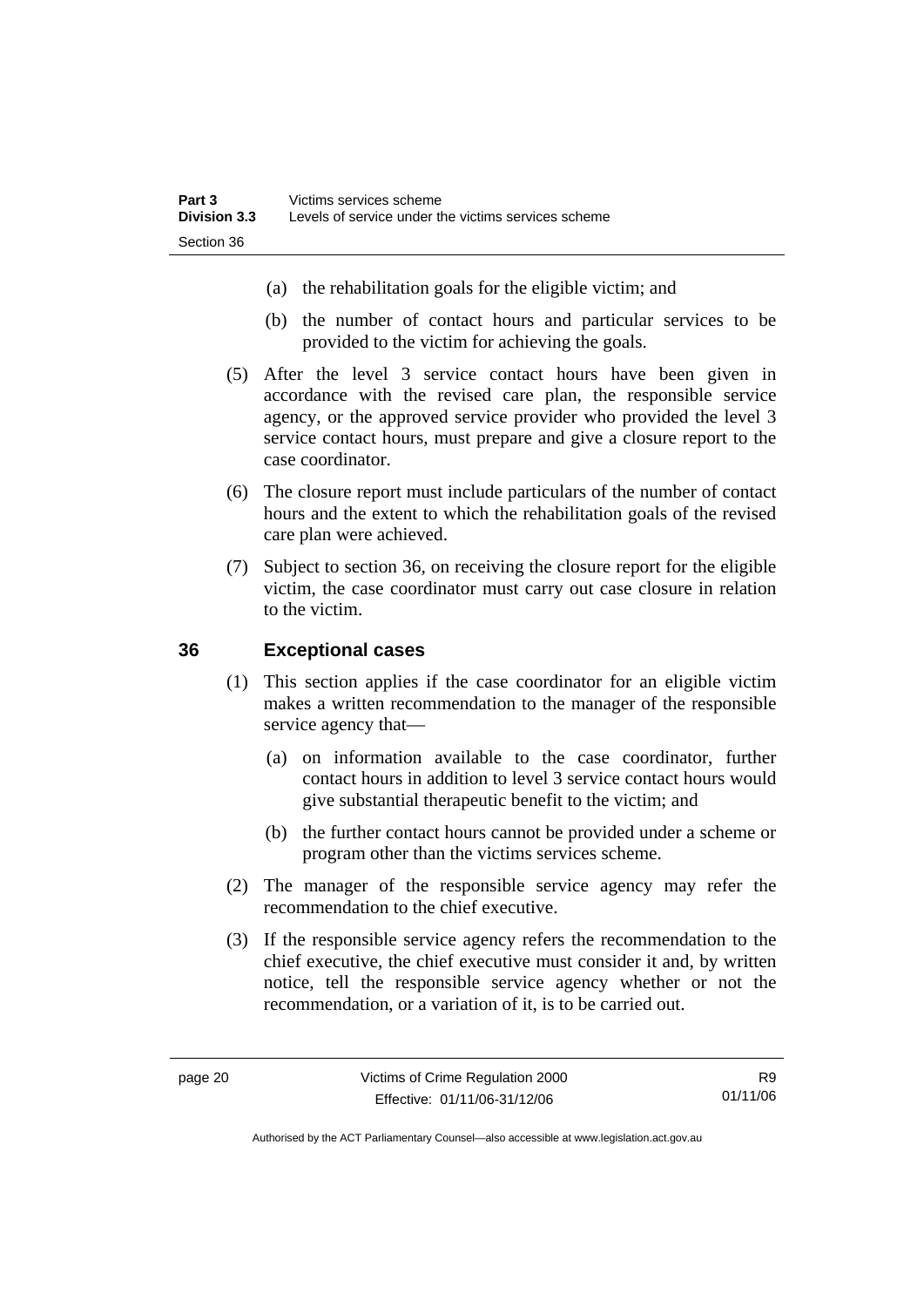- (4) If the chief executive tells the responsible service agency that the recommendation or a variation of it is to be carried out, the responsible service agency must arrange for the provision of the further contact hours in accordance with the notice.
- (5) After the further contact hours have been given, the responsible service agency, or the approved service provider who provided the service, must prepare and give a closure report to the case coordinator.
- (6) The closure report must include particulars of the number of contact hours and the extent to which the rehabilitation goals of the revised care plan were achieved.
- (7) On receiving the closure report for the victim, the case coordinator must carry out case closure in relation to the victim.

# **37 How contact hours are provided**

- (1) Contact hours for an eligible victim who lives in the ACT must be provided by the responsible service agency or an approved service provider.
- (2) Contact hours for an eligible victim who lives outside the ACT may, with the written approval of the responsible service agency, be provided by a person that is not an approved service provider.
- (3) Contact hours under level 2 or level 3 service are to be given to an eligible victim in a way that, as far as possible, gives the victim a choice of completing the contact hours with the responsible service agency or an approved service provider chosen by the victim.

# **38 Arbitration—care plans**

If, for an eligible victim who is entitled to receive level 2 or level 3 service, the case coordinator and approved service provider do not agree about the content of a care plan, the need for additional contact hours or both, the case coordinator must refer the issue in

page 21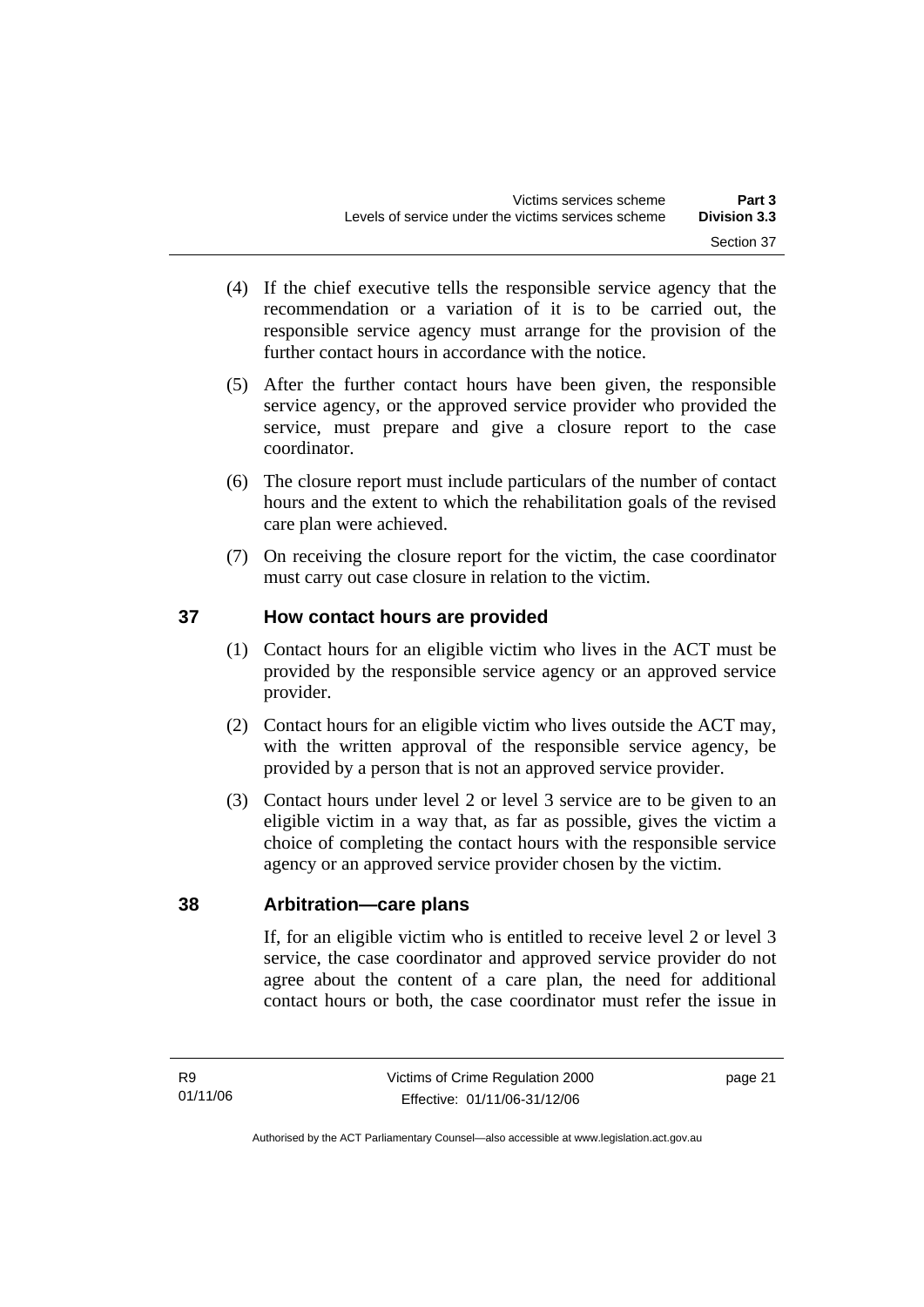| Part 3              | Victims services scheme |
|---------------------|-------------------------|
| <b>Division 3.4</b> | Service providers       |
| Section 39          |                         |

writing to an independent arbitrator nominated by the manager of the responsible service agency.

# **39 Case closure**

Case closure for an eligible victim consists of the following procedure:

- (a) if the victim agrees—
	- (i) a discharge interview with the victim to measure the attainment of the victim's rehabilitation goals; and
	- (ii) the completion, by or on behalf of the victim, of a survey to evaluate the services received by the victim;
- (b) the completion by the victim's case coordinator of an evaluation of, and report about, the services provided to the victim.

# **Division 3.4 Service providers**

# **40 Approved service providers**

- (1) The board may approve service providers for this regulation.
- (2) The board must keep an up-to-date list of approved service providers.
- (3) The board may issue guidelines for using service providers that are not approved.

# **41 Criteria for approval**

The board may approve a person as a service provider only if satisfied that—

- (a) the person—
	- (i) is trained in the provision of services to victims; and

R9 01/11/06

Authorised by the ACT Parliamentary Counsel—also accessible at www.legislation.act.gov.au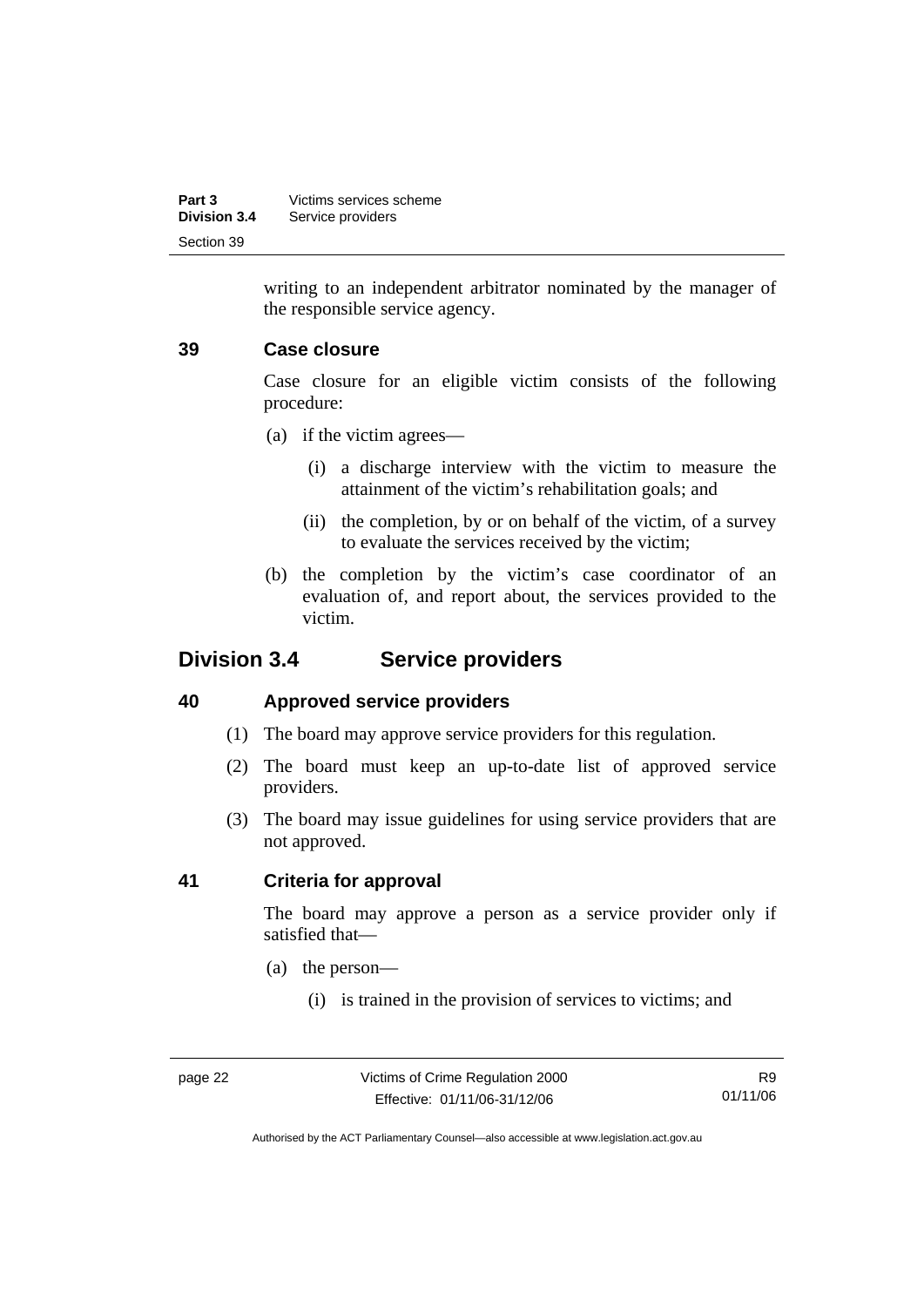- (ii) has experience or knowledge of working in a multidisciplinary team environment; and
- (iii) holds an appropriate policy of indemnity insurance; and
- (b) if the service to be provided is a health professions service the person is an appropriately qualified health professional; and
- (c) the person has not been convicted of a serious crime; and
- (d) the person meets the guidelines made under section 17 (Guidelines) for approval as a service provider for the victims services scheme; and
- (e) the person is capable of satisfying the requirements of this regulation; and
- (f) the person will—
	- (i) undertake continuing education in the provision of services to victims; and
	- (ii) conduct an assessment and evaluation of the services it provides and ensure its services are subject to independent review; and
	- (iii) deal with eligible victims in a way that gives proper regard to their dignity, worth, independence, cultural diversity and human rights; and
	- (iv) provide services of appropriate quality with respect to safety, risk, health and community care outcomes and the interests of eligible victims; and
	- (v) provide services that are consistent with best practice for the particular kind of service; and
	- (vi) establish codes of conduct for people engaged or employed by it to promote the highest ethical and professional standards; and

page 23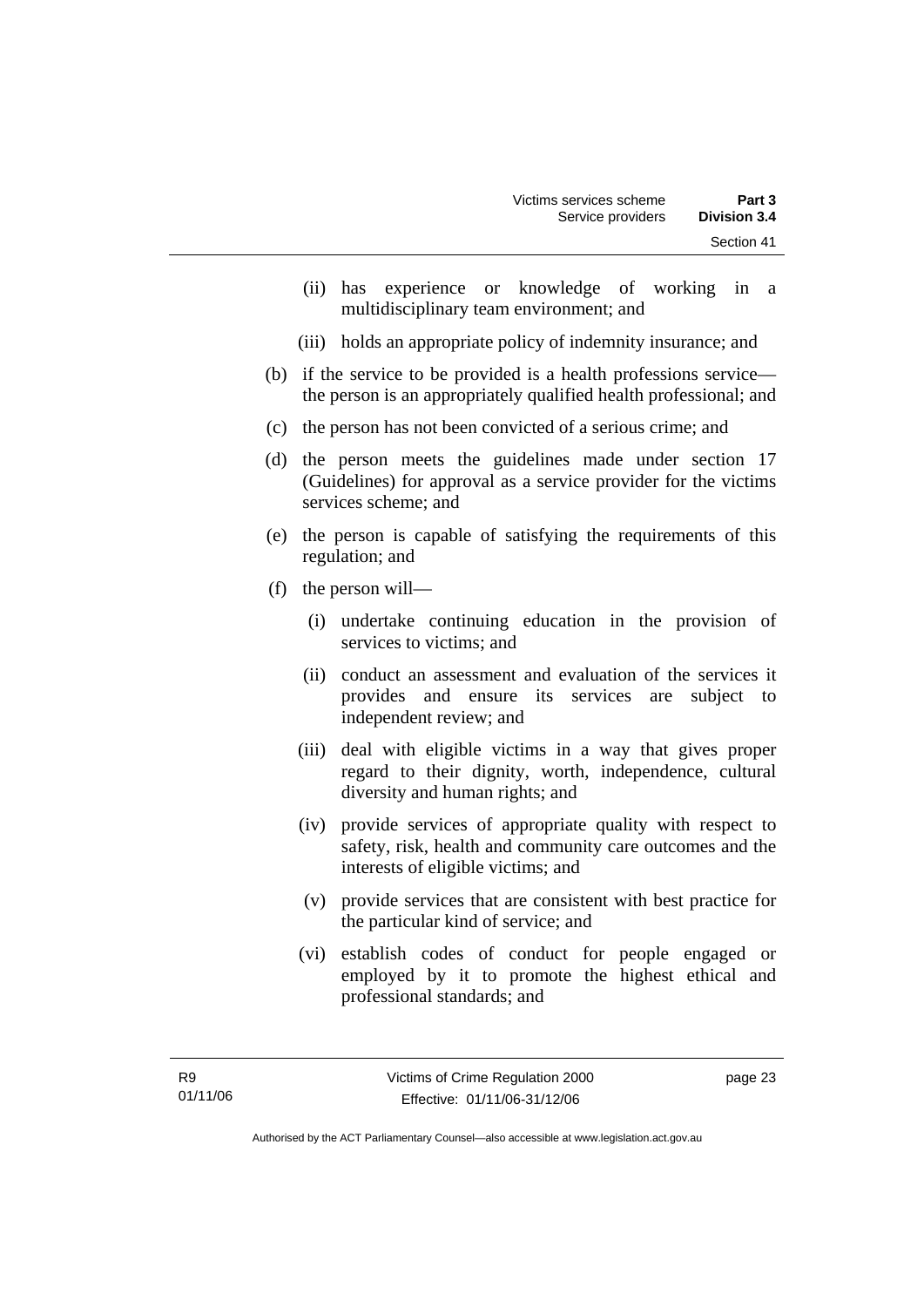| Part 3       | Victims services scheme |
|--------------|-------------------------|
| Division 3.4 | Service providers       |
| Section 42   |                         |

- (vii) ensure premises used by people engaged or employed by it are secure, give eligible victims privacy and comply with occupational health and safety requirements; and
- (viii) take steps to ensure that people engaged or employed by it are familiar with the *Community and Health Services Complaints Act 1993*; and
- (g) the person will not use contact hours for the preparation of reports for use in proceedings.

# **42 Suspension of approval**

- (1) The board may suspend the approval of a service provider if—
	- (a) the board is no longer satisfied, based on reasonable grounds, of the matters mentioned in section 41; or
	- (b) the service provider is a suspect in the commission of an indictable offence; or
	- (c) the service provider has been the subject of a complaint to the commission and the complaint has not been decided or is upheld.
- (2) In this section:

*commission* means the human rights commission.

# **43 Cancellation of approval**

The board must cancel the approval of an approved service provider if—

- (a) on at least 3 occasions, a ground existed on which the board would have been entitled to suspend the approval of the provider; or
- (b) if the ground for suspension of the approval of the provider is a state of affairs—the state of affairs has existed for 3 months or longer; or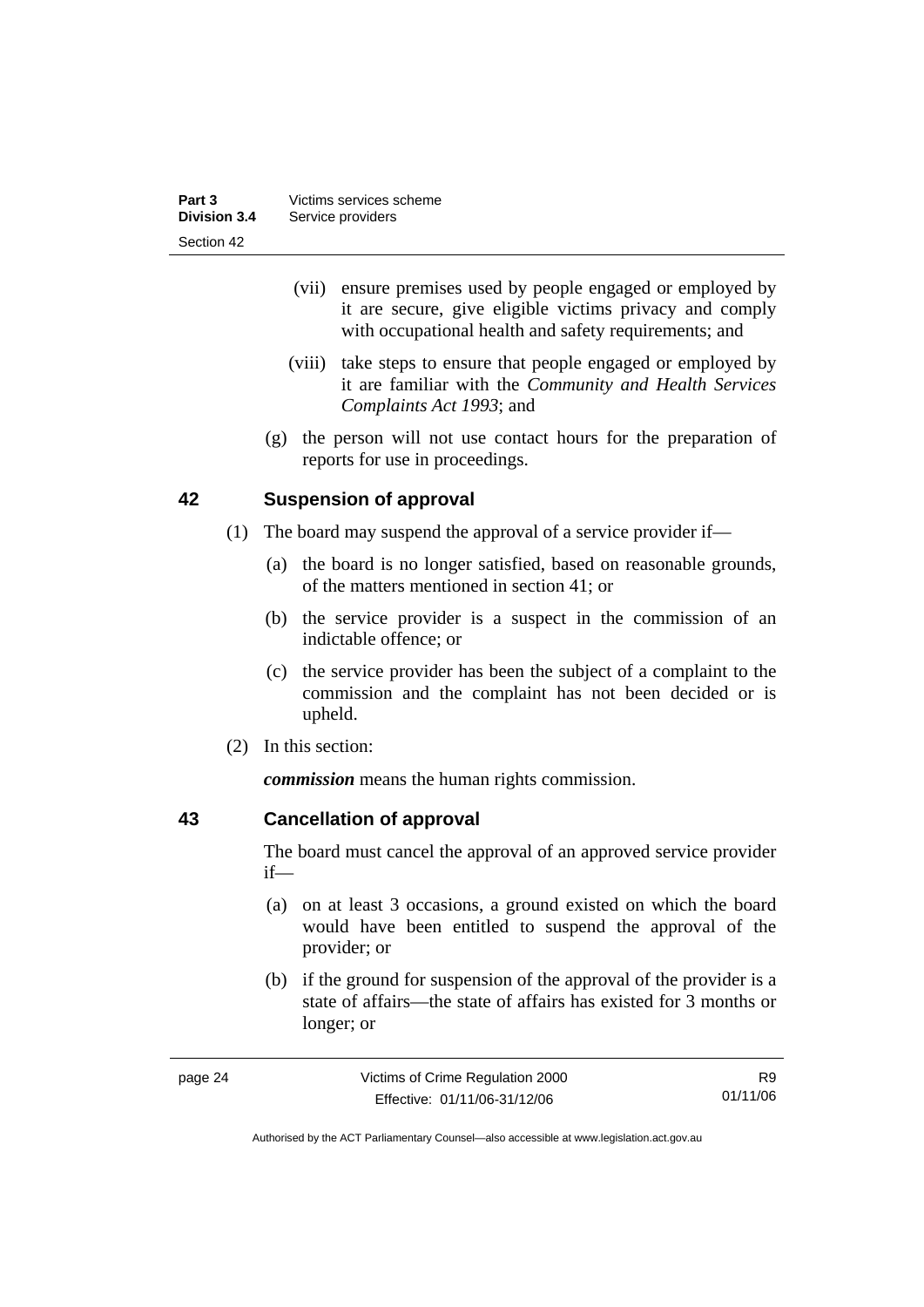- (c) the approved service provider has been convicted or found guilty of an indictable offence; or
- (d) for an approved service provider who provides a health professions service—the provider has ceased to be registered as a health professional.

# **Division 3.5 General**

# **44 Volunteer program**

An eligible victim may use a volunteer program.

# **45 Special financial assistance—statements**

If a primary victim asks the responsible service agency for a statement and certificate under the *Victims of Crime (Financial Assistance) Act 1983*, section 27, the manager of the responsible service agency must provide the statement and certificate.

# **46 Notice of decisions**

- (1) This section applies to a decision of the board—
	- (a) to refuse to approve a service provider under section 40 (Approved service providers); or
	- (b) to suspend an approved service provider under section 42 (Suspension of approval); or
	- (c) to cancel the approval of a service provider under section 43 (Cancellation of approval).
- (2) The board must give written notice of a decision to which this section applies to the person affected by the decision.
- (3) The notice must be in accordance with the requirements of the code of practice in force under the *Administrative Appeals Tribunal Act 1989*, section 25B (1).

page 25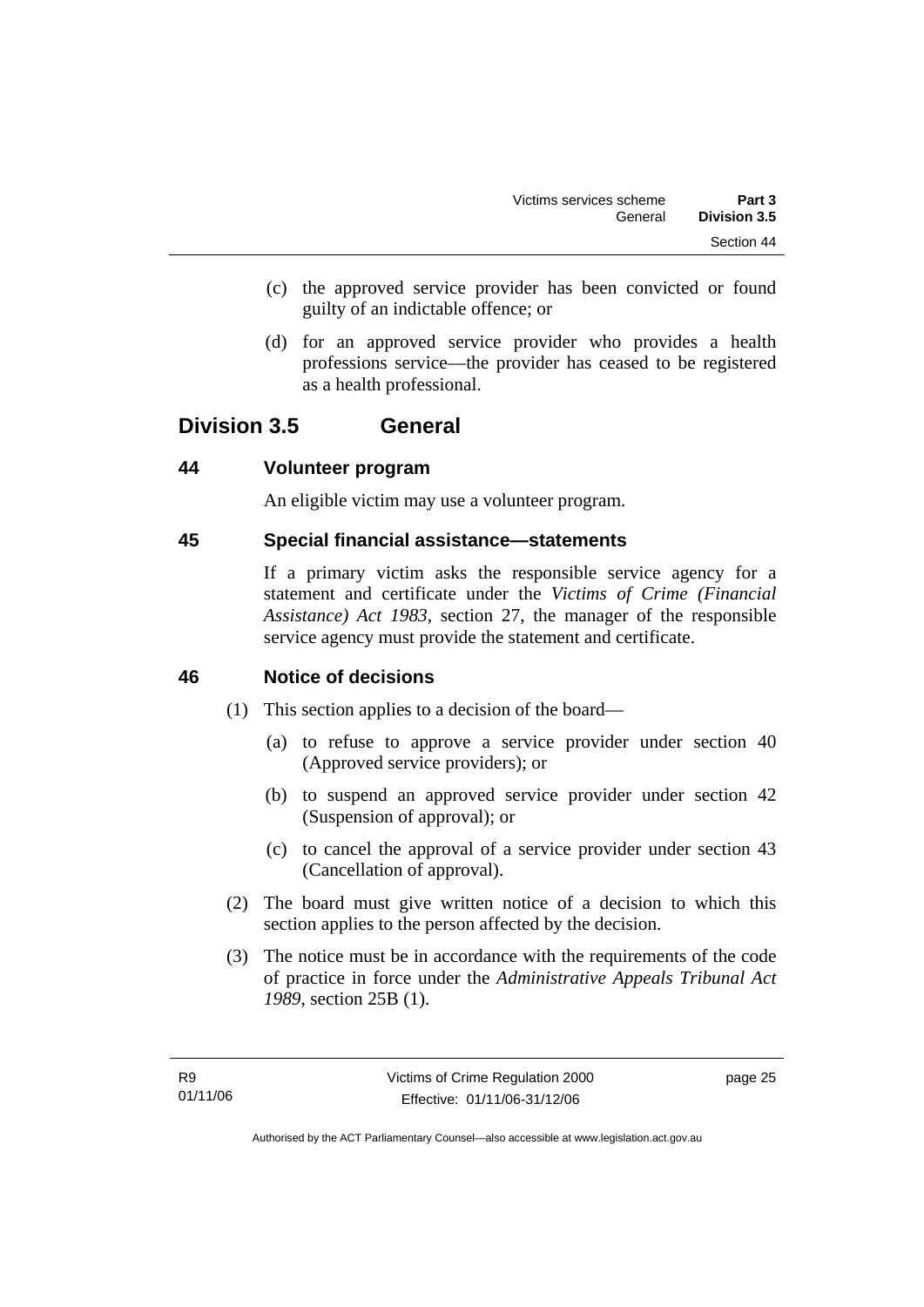| Part 3       | Victims services scheme |  |
|--------------|-------------------------|--|
| Division 3.5 | General                 |  |
| Section 47   |                         |  |

# **47 Review of decisions**

Application may be made to the administrative appeals tribunal for a review of a decision of the board mentioned in section 46 (1).

page 26 Victims of Crime Regulation 2000 Effective: 01/11/06-31/12/06

R9 01/11/06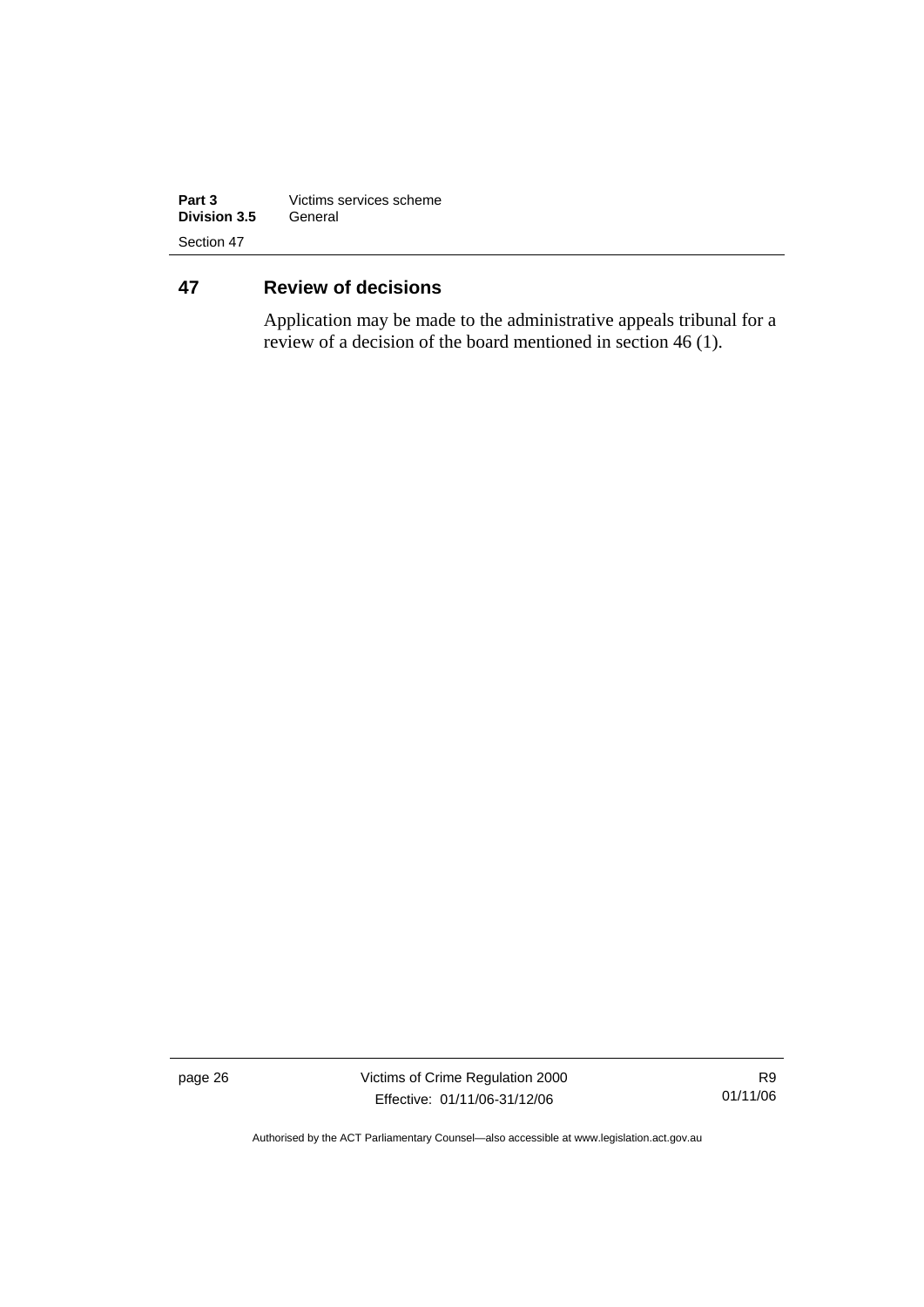# **Part 4 Miscellaneous**

#### **48 Guidelines—volunteers**

The board may make guidelines about the following:

- (a) fixing minimum standards of qualifications or experience for people who volunteer to provide practical assistance and support to victims;
- (b) the experience or knowledge required by a volunteer;
- (c) the undertaking by a volunteer of continuing education in the provision of services to victims;
- (d) the undertaking by a volunteer of training courses about dealing with people from a diversity of ethnic and cultural backgrounds;
- (e) the use of people who have committed a serious crime as volunteers;
- (f) the supervision of volunteers and the conducting of assessments and evaluations of the services provided by volunteers;
- (g) the occupational health and safety of volunteers;
- (h) indemnity insurance for the acts or omissions of volunteers;
- (i) the debriefing of volunteers;
- (j) other matters necessary or convenient to be decided with respect to volunteers.
- *Note* Under the *Occupational Health and Safety Act 1989*, s 8, the Minister administering that Act can declare people included in specified classes of people to be taken to be employed by the person to whom their services are voluntary given. The effect of the declaration is that an employer who must take all reasonably practicable steps to protect the

page 27

Authorised by the ACT Parliamentary Counsel—also accessible at www.legislation.act.gov.au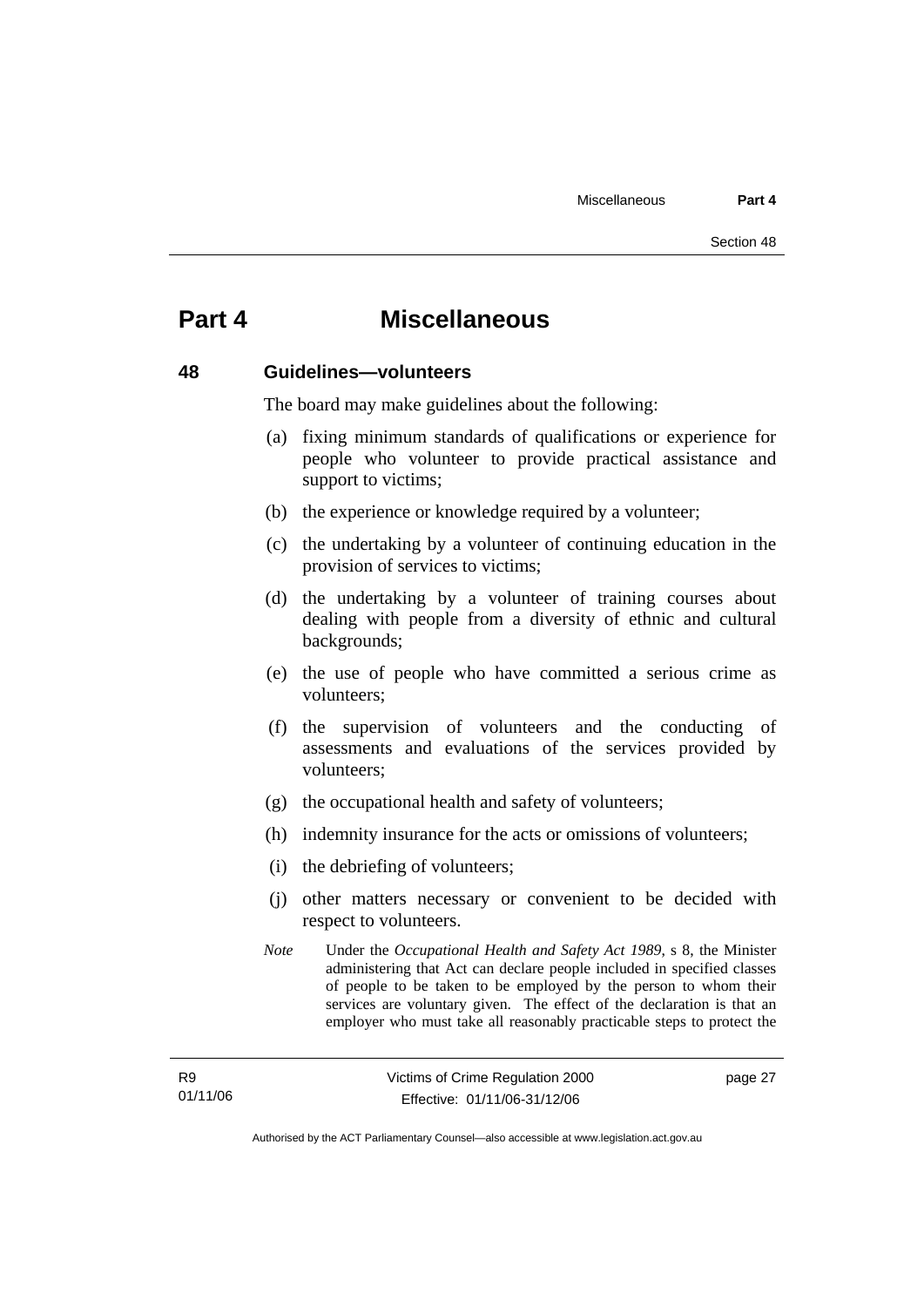#### **Part 4** Miscellaneous

Section 49

health, safety and welfare of the employer's employees must give the same protection to a volunteer.

# **49 Annual reporting authority**

For the Act, section 19 (2) (f), the chief executive is the annual reporting authority for the victims services scheme.

# **50 Determination of fees for services provided by approved service providers**

- (1) The Minister may, in writing, determine the fees that are payable for services provided to an eligible victim under this regulation by an approved service provider.
- (2) A determination is a disallowable instrument.
	- *Note* A disallowable instrument must be notified, and presented to the Legislative Assembly, under the Legislation Act.

# **51 Approved forms**

(1) The Minister may, in writing, approve forms for this regulation.

*Note* For other provisions about forms, see the Legislation Act, s 255.

- (2) If the Minister approves a form for a particular purpose, the approved form must be used for that purpose.
- (3) An approved form is a notifiable instrument.

Note A notifiable instrument must be notified under the Legislation Act.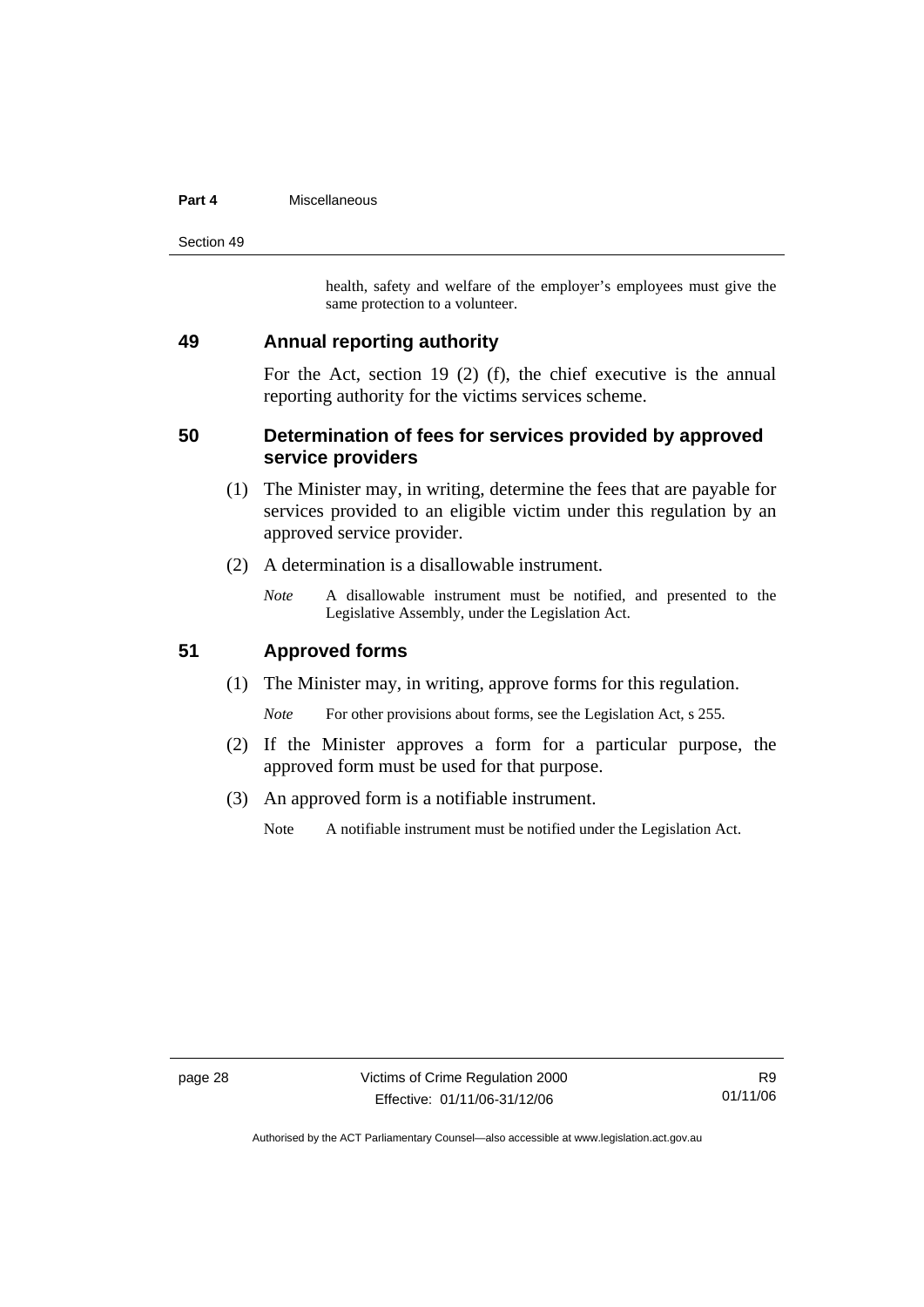# **Part 5 Modification of regulation**

# **52 Application of pt 5**

This part modifies this regulation.

# **53 Dictionary, definition of** *health professional*

*substitute* 

# *health professional*—

- (a) means a person registered under the *Health Professionals Act 2004*; and
- (b) includes a person registered under 1 of the following Acts (unless repealed):
	- (i) *Chiropractors and Osteopaths Act 1983*;
	- (ii) *Dental Technicians and Dental Prosthetists Registration Act 1988*;
	- (iii) *Dentists Act 1931*;
	- (iv) *Nurses Act 1988*;
	- (v) *Optometrists Act 1956*;
	- (vi) *Pharmacy Act 1931*;
	- (vii) *Physiotherapists Act 1977*;
	- (viii) *Podiatrists Act 1994*;
	- (ix) *Psychologists Act 1994*.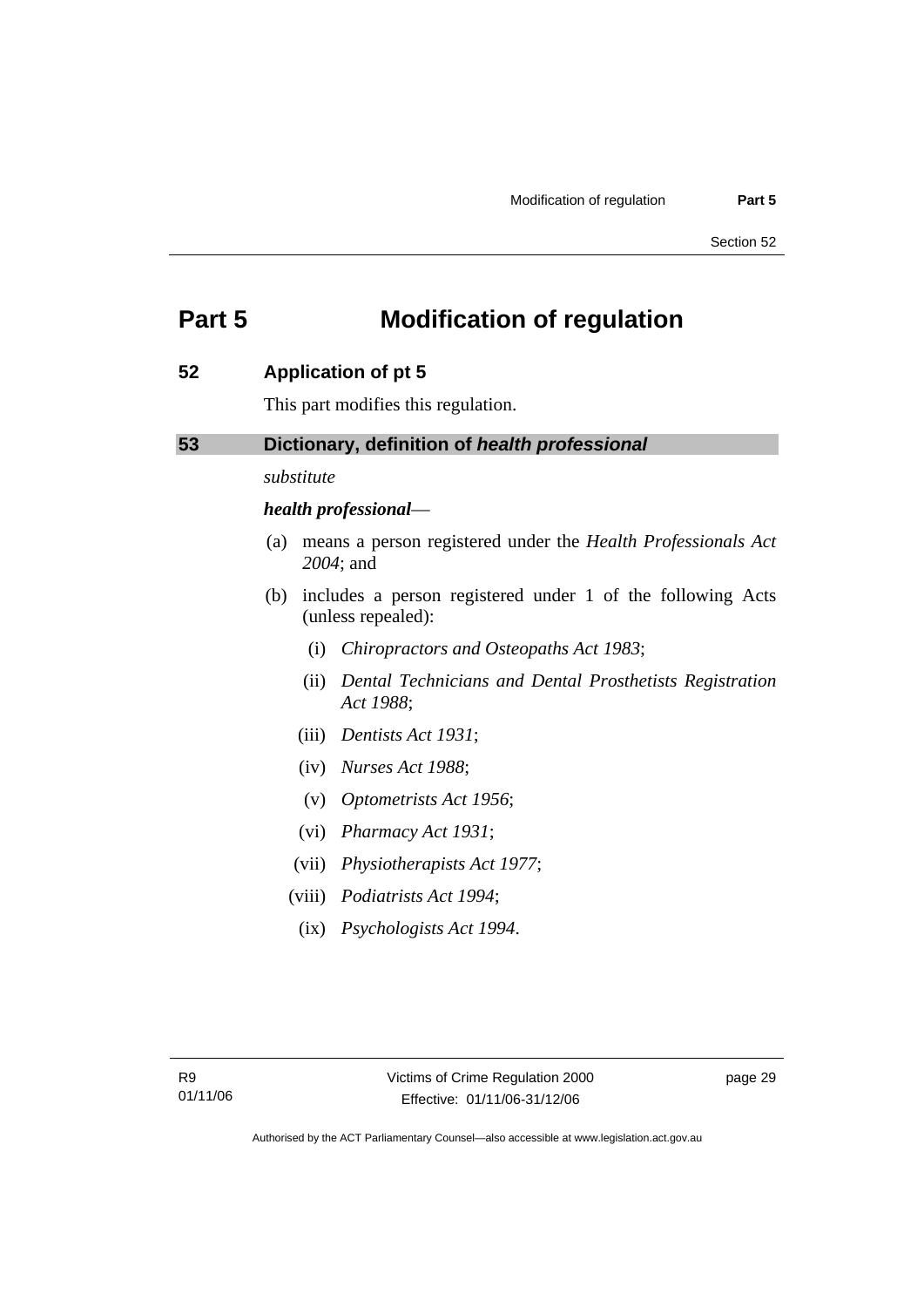#### **Part 5 Modification of regulation**

Section 54

# **54 Dictionary, definition of** *psychologist*

*substitute* 

*psychologist* means—

- (a) a person registered as a psychologist under the *Health Professionals Act 2004*; and
- (b) a person registered under the *Psychologists Act 1994* (unless repealed).

# **55 Expiry of pt 5**

This part expires on the day the *Health Professionals Act 2004*, section 136 (Repeals) expires.

page 30 Victims of Crime Regulation 2000 Effective: 01/11/06-31/12/06

R9 01/11/06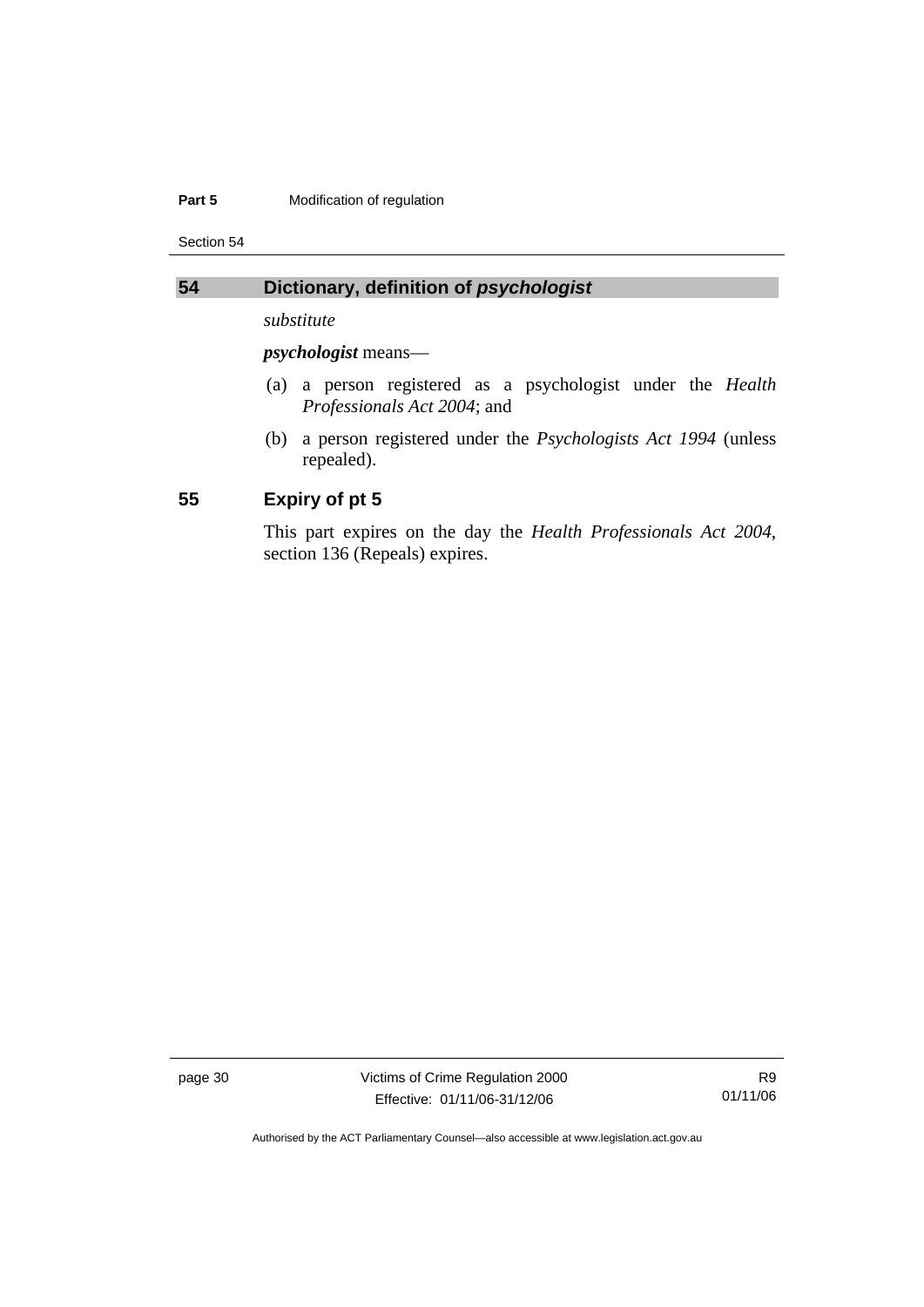# **Dictionary**

(see s 3)

*Note 1* The Legislation Act contains definitions and other provisions relevant to this Act.

*Note 2* For example, the Legislation Act, dict, pt 1, defines the following terms:

- administrative appeals tribunal
- chief executive
- chief police officer
- dentist
- disallowable instrument
- doctor
- DPP
- entity
- found guilty
- human rights commission
- lawyer
- **Magistrates Court**
- **Minister**
- Supreme Court.
- *Note 3* Terms used in this regulation have the same meaning that they have in the *Victims of Crime Act 1994* (see Legislation Act, s 148). For example, the following terms are defined in the *Victims of Crime Act 1994*, dict:
	- harm
	- victim.

*affected person*, in relation to a reviewable decision—see section 25 (1) (Notice to be given of eligibility decisions).

*AFP member*—see section 8 (1) (a) (ii) (Appointed members of board).

*appointed member*, of the board, means a member of the board other than the coordinator.

| <b>R9</b> | Victims of Crime Regulation 2000 | page 31 |
|-----------|----------------------------------|---------|
| 01/11/06  | Effective: 01/11/06-31/12/06     |         |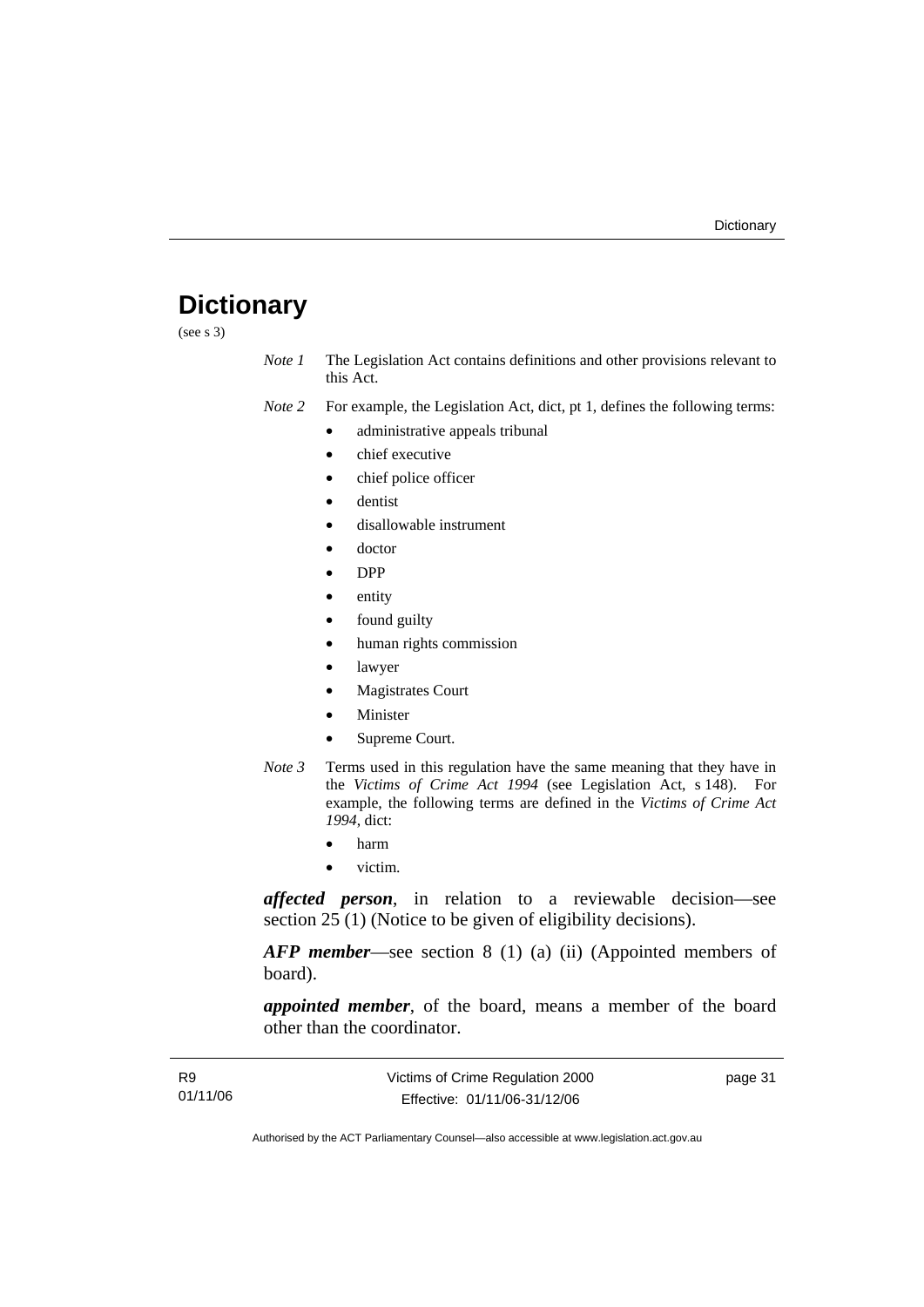*approved service provider* means a person approved as a service provider under section 40 (Approved service providers).

*board* means the Victims Assistance Board.

*chairperson* means the chairperson of the board.

*committee* means the Eligibility Review Committee.

*community support member*—see section 8 (1) (a) (v) (Appointed members of board).

*courts member*—see section 8 (1) (a) (iii) (Appointed members of board).

*deputy chairperson* means the deputy chairperson of the board.

*DPP member*—see section 8 (1) (a) (i) (Appointed members of board).

*eligible victim*—see section 24 (2) (Eligible victims under the victims services scheme).

*health professional* means a person registered under the *Health Professionals Act 2004*.

*health professions member*—see section 8 (1) (e) (Appointed members of board.

*health professions service* means psychiatry, psychology, podiatry, nursing, optometry, physiotherapy, chiropractic or osteopathy.

*independent arbitrator* means a person approved under section 18 (Independent arbitrators).

*indigenous member*—see section 8 (1) (b) (Appointed members of board).

*internal reviewer*—see section 26 (2) (Who may apply for internal review of decisions).

*justice member*—see section 8 (1) (a) (iv) (Appointed members of board).

R9 01/11/06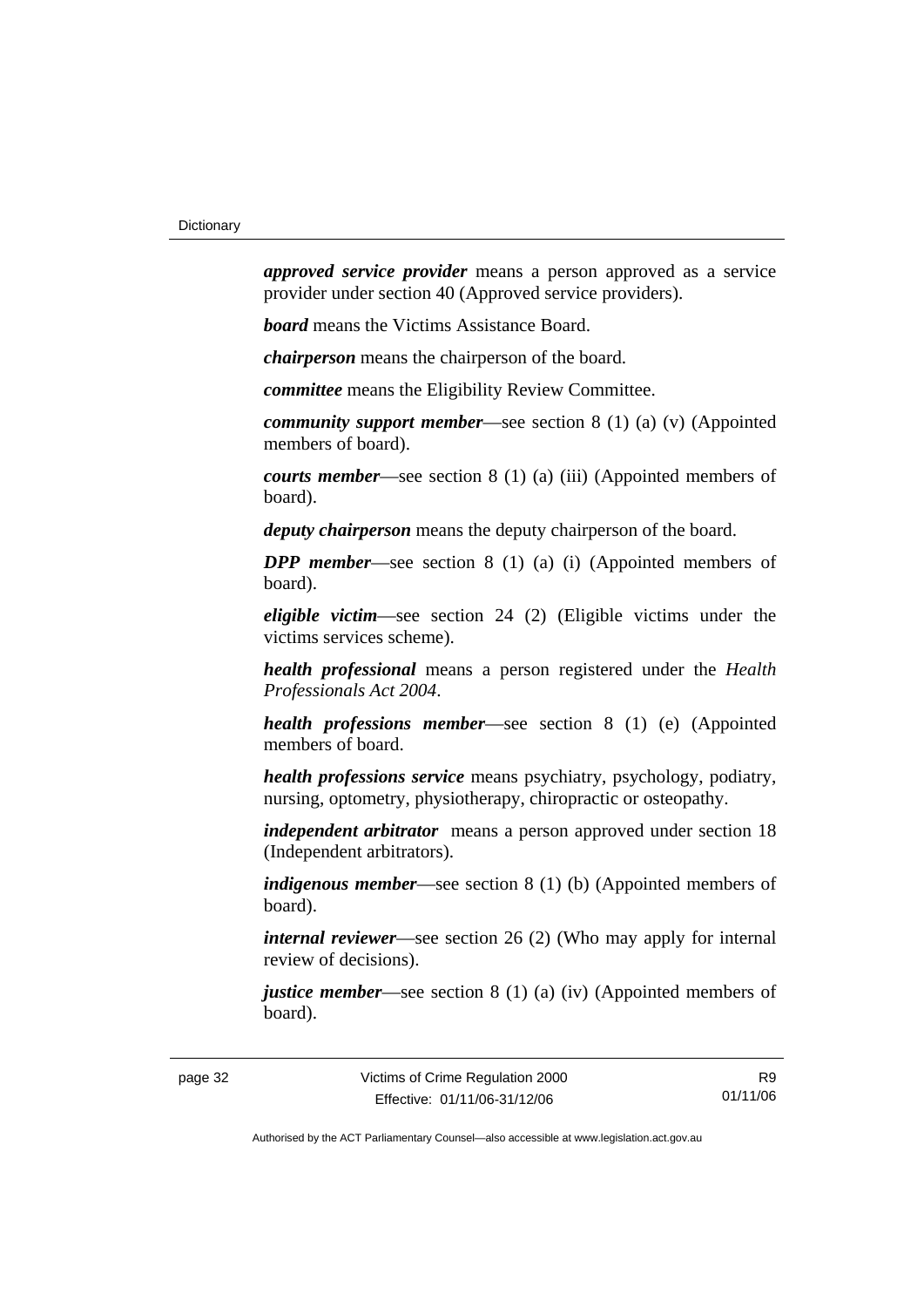*legal profession member*—see section 8 (1) (d) (Appointed members of board).

*manager*, of the responsible service agency, means the person in charge of the agency.

*member* means a member of the board.

*migrant member*—see section 8 (1) (c) (Appointed members of board).

*primary victim*—see the *Victims of Crime (Financial Assistance) Act 1983*, section 9.

*psychiatrist* means a doctor who holds postgraduate qualifications in psychiatry.

*psychiatrist/psychologist member*—see section 8 (1) (g) (Appointed members of board).

*psychologist* means a person registered as a psychologist under the *Health Professionals Act 2004*.

*responsible service agency* means the entity nominated under section 21 (Responsible service agency).

*reviewable decision*—see section 25 (1) (Notice to be given of eligibility decisions).

*serious crime*—see the *Victims of Crime (Financial Assistance) Act 1983*, section 2.

*suspect* means—

- (a) a person whom a police officer suspects on reasonable grounds has committed an offence; or
- (b) a person charged with an offence; or
- (c) a person who has been summonsed to appear before a court in relation to the commission of an offence; or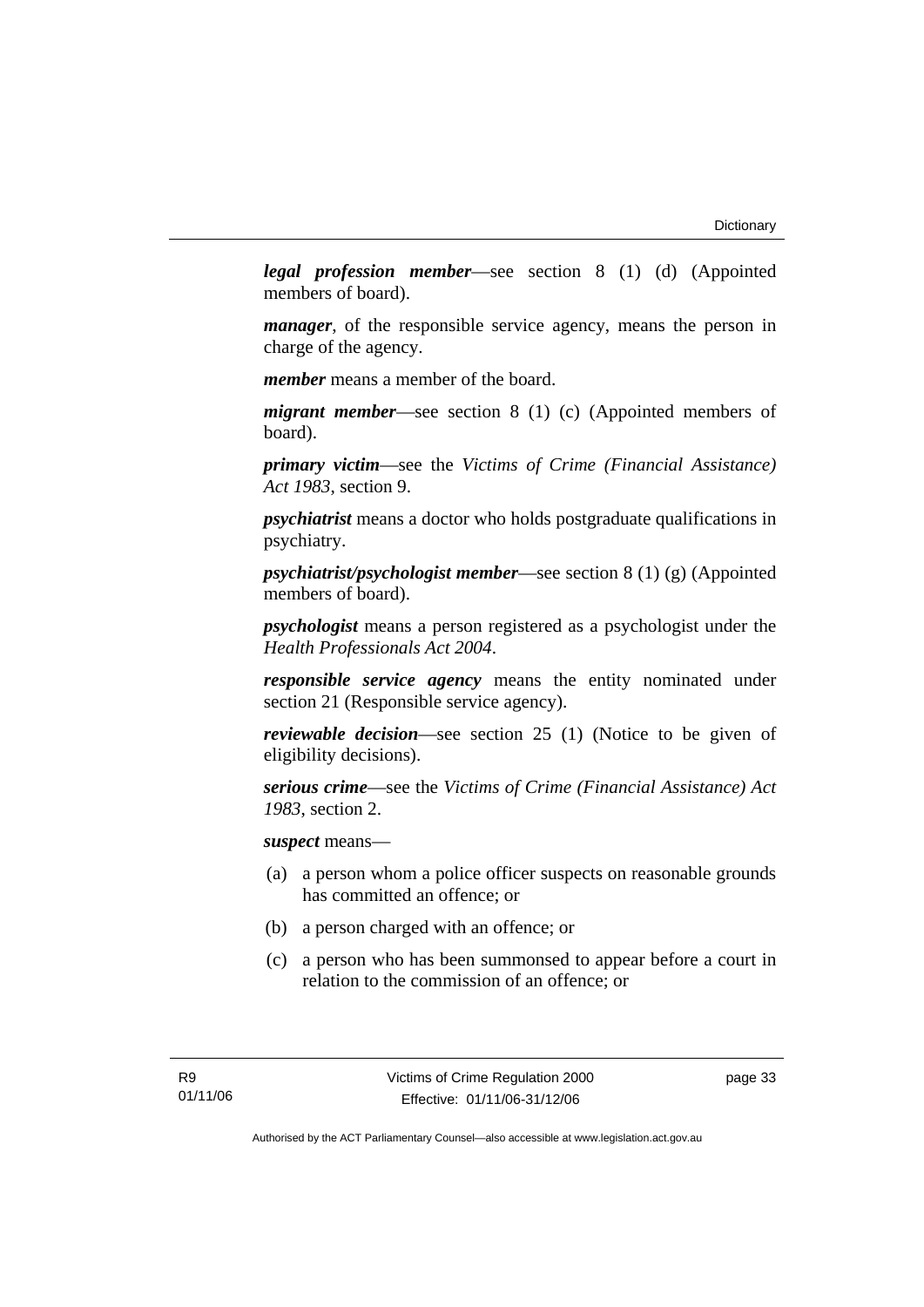(d) a person who has entered into a voluntary agreement to attend court for an offence.

*victims groups member*—see section 8 (1) (f) (Appointed members of board).

*victims services scheme* means the victims services scheme established under section 19 (Victims services scheme).

*youth policy and services member*—see section 8 (1) (a) (vi) (Appointed members of board).

page 34 Victims of Crime Regulation 2000 Effective: 01/11/06-31/12/06

R9 01/11/06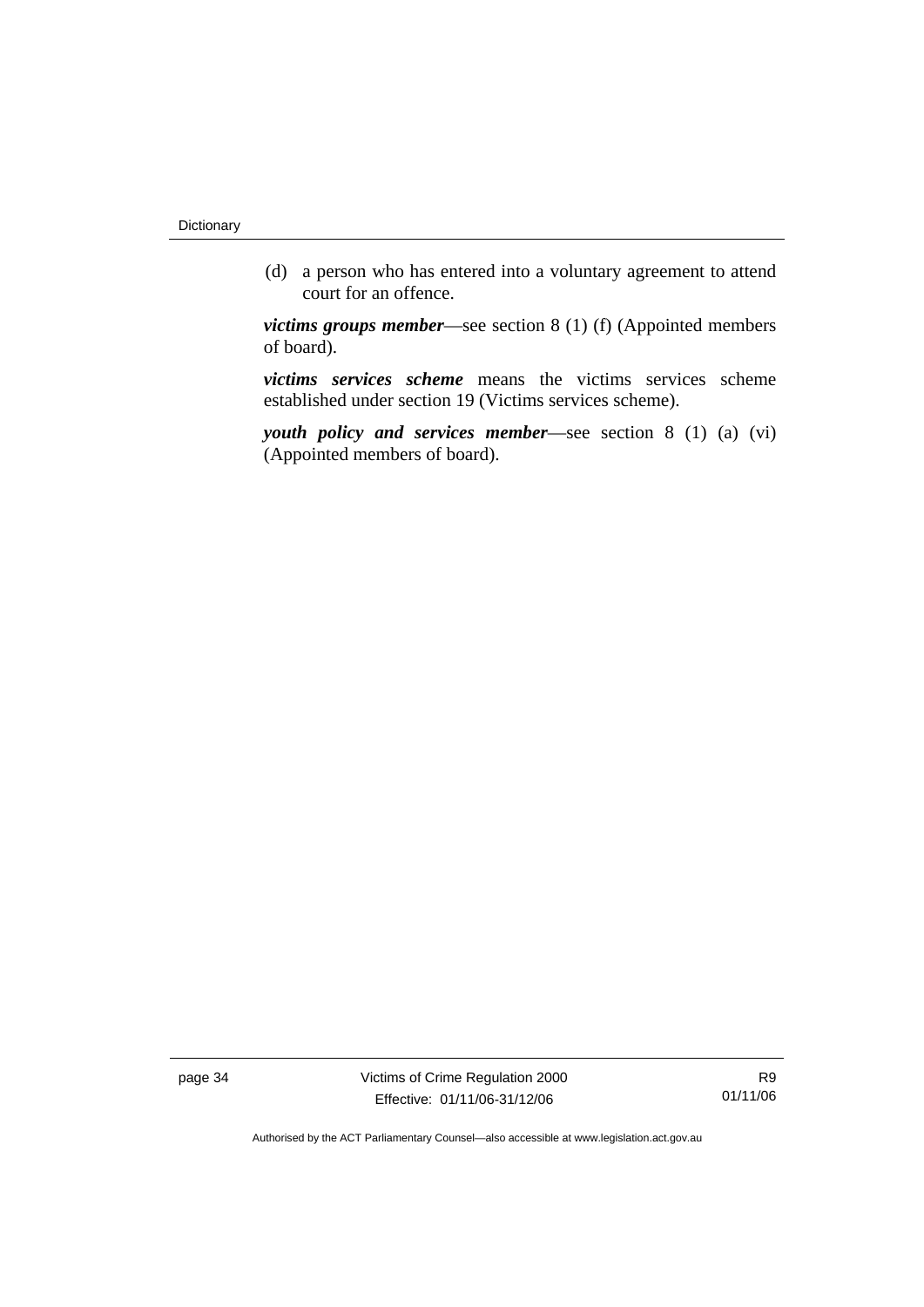# **Endnotes**

# **1 About the endnotes**

Amending and modifying laws are annotated in the legislation history and the amendment history. Current modifications are not included in the republished law but are set out in the endnotes.

Not all editorial amendments made under the *Legislation Act 2001*, part 11.3 are annotated in the amendment history. Full details of any amendments can be obtained from the Parliamentary Counsel's Office.

Uncommenced amending laws and expiries are listed in the legislation history and the amendment history. These details are underlined. Uncommenced provisions and amendments are not included in the republished law but are set out in the last endnote.

If all the provisions of the law have been renumbered, a table of renumbered provisions gives details of previous and current numbering.

The endnotes also include a table of earlier republications.

| $am = amended$                               | $ord = ordinance$                         |
|----------------------------------------------|-------------------------------------------|
| $amdt = amendment$                           | $orig = original$                         |
| $ch = chapter$                               | $par = paragraph/subparagraph$            |
| $def = definition$                           | $pres = present$                          |
| $dict = dictionary$                          | $prev = previous$                         |
| $disallowed = disallowed by the Legislative$ | $(\text{prev}) = \text{previously}$       |
| Assembly                                     | $pt = part$                               |
| $div = division$                             | $r = rule/subrule$                        |
| $exp = expires/expired$                      | $remum = renumbered$                      |
| $Gaz = gazette$                              | $reloc = relocated$                       |
| $hdg =$ heading                              | $R[X]$ = Republication No                 |
| $IA = Interpretation Act 1967$               | $RI = reissue$                            |
| $ins = inserted/added$                       | $s = section/subsection$                  |
| $LA =$ Legislation Act 2001                  | $sch = schedule$                          |
| $LR =$ legislation register                  | $sdiv = subdivision$                      |
| $LRA =$ Legislation (Republication) Act 1996 | $sub =$ substituted                       |
| $mod = modified/modification$                | $SL = Subordinate$ Law                    |
| $o = order$                                  | underlining = whole or part not commenced |
| $om = omitted/repealed$                      | or to be expired                          |
|                                              |                                           |

#### **2 Abbreviation key**

R9 01/11/06 Victims of Crime Regulation 2000 Effective: 01/11/06-31/12/06

page 35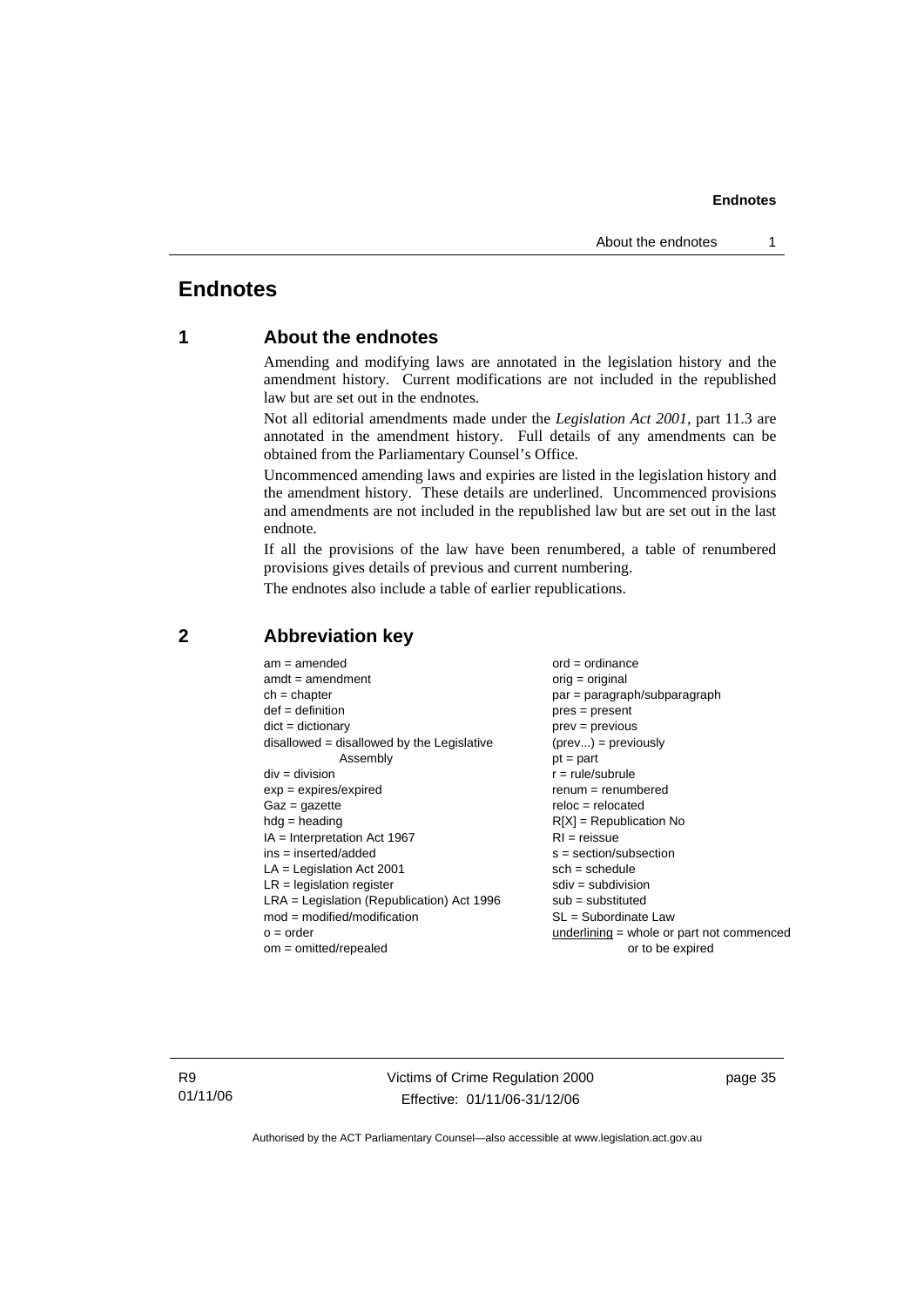| 3 | Legislation history |  |
|---|---------------------|--|
|---|---------------------|--|

# **3 Legislation history**

This regulation was originally the *Victims of Crime Regulations 2000*. It was renamed under the *Legislation Act 2001*.

# **Victims of Crime Regulation 2000 No 51**  notified 14 December 2000 (Gaz 2000 No 50) s 1, s 2 commenced 14 December 2000 (IA s 10B) remainder commenced 1 January 2001 (s 2) as amended by **Legislation (Consequential Amendments) Act 2001 No 44 pt 408**  notified 26 July 2001 (Gaz 2001 No 30) s 1, s 2 commenced 26 July 2001 (IA s 10B) pt 408 commenced 12 September 2001 (s 2 and see Gaz 2001 No S65) **Statute Law Amendment Act 2001 (No 2) 2001 No 56 pt 3.53**  notified 5 September 2001 (Gaz 2001 No S65) pt 3.53 commenced 5 September 2001 (s 2 (1)) **Health and Community Care Services (Repeal and Consequential Amendments) Act 2002 No 47 pt 1.4**  notified LR 20 December 2002 s 1, s 2 commenced 20 December 2002 (LA s 75 (1)) pt 1.4 commences 5pm 31 December 2002 (s 2) **Victims of Crime Amendment Regulations 2002 (No 1) SL2002-40**  notified LR 20 December 2002 s 1, s 2 commenced 20 December 2002 (LA s 75 (1)) remainder commenced 21 December 2002 (s 2) **Statute Law Amendment Act 2003 A2003-41 sch 3 pt 3.22**  notified LR 11 September 2003 s 1, s 2 commenced 11 September 2003 (LA s 75 (1))

sch 3 pt 3.22 commenced 9 October 2003 (s 2 (1))

R9 01/11/06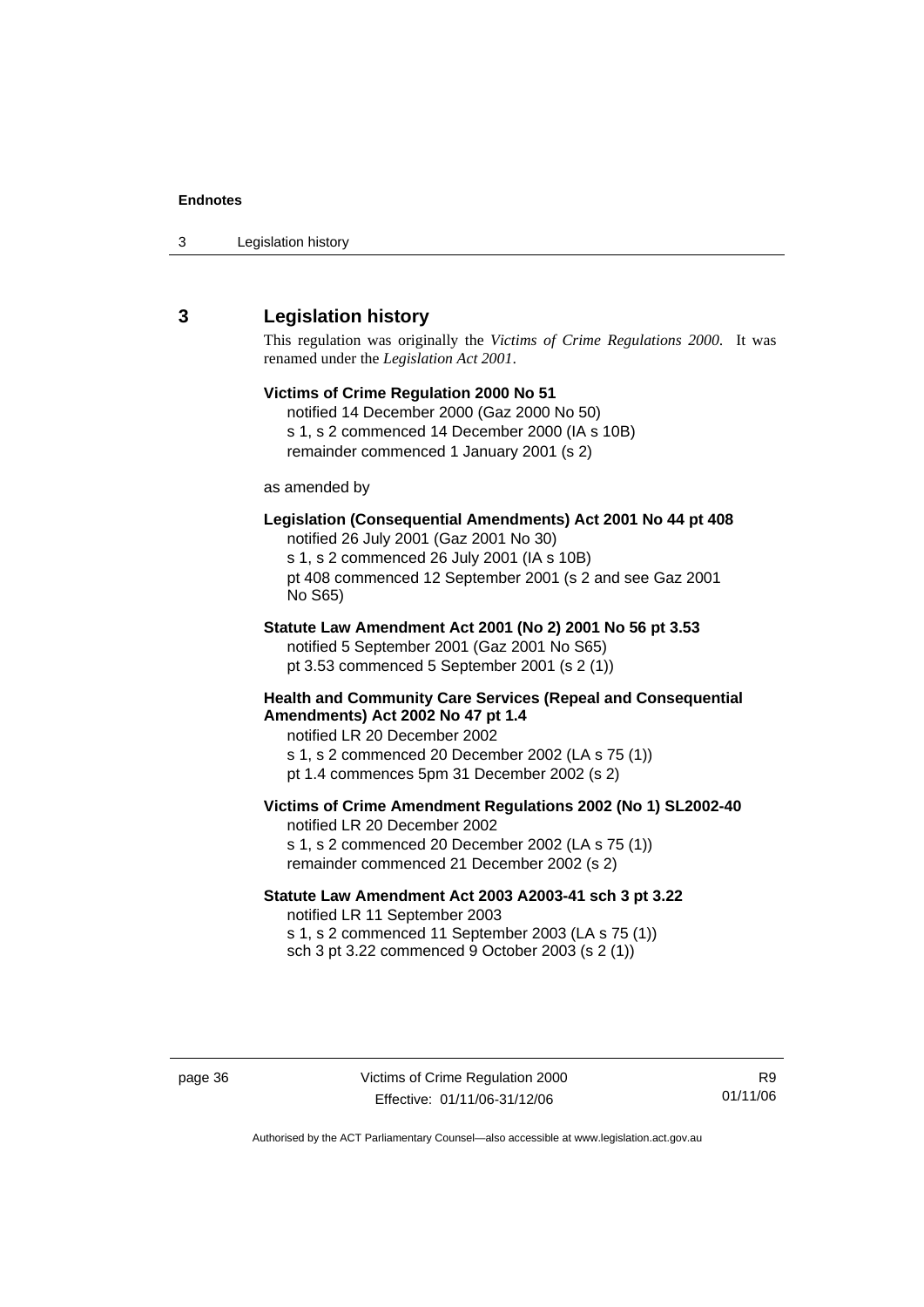#### **Statute Law Amendment Act 2003 (No 2) A2003-56 sch 3 pt 3.29**

notified LR 5 December 2003

s 1, s 2 commenced 5 December 2003 (LA s 75 (1)) sch 3 pt 3.29 commenced 19 December 2003 (s 2)

#### **Health Professionals Legislation Amendment Act 2004 A2004-39 sch 1 pt 1.9**

notified LR 8 July 2004

s 1, s 2 commenced 8 July 2004 (LA s 75 (1))

sch 1 pt 1.9 commenced 7 July 2005 (s 2 and see Health Professionals Act 2004 A2004-38, s 2 and CN2005-11)

#### **Human Rights Commission Legislation Amendment Act 2005 A2005-41 sch 1 pt 1.14 (as am by A2006-3 amdt 1.3)**

notified LR 1 September 2005 s 1, s 2 commenced 1 September 2005 (LA s 75 (1)) sch 1 pt 1.14 commenced 1 November 2006 (s 2 (3) (as am by A2006-3 amdt 1.3) and see Human Rights Commission Act 2005 A2005-40, s 2 (as am by A2006-3 s 4) and CN2006-21)

#### **Human Rights Commission Legislation Amendment Act 2006 A2006-3 amdt 1.3**

notified LR 22 February 2006

s 1, s 2 commenced 22 February 2006 (LA s 75 (1))

amdt 1.3 commenced 23 February 2006 (s 2)

*Note* This Act only amends the Human Rights Commission Legislation Amendment Act 2005 A2005-41

# **4 Amendment history**

| Name of regulation<br>s 1             | am R7 LA                                                 |
|---------------------------------------|----------------------------------------------------------|
| <b>Commencement</b><br>s <sub>2</sub> | om Act 2001 No 44 amdt 1.4234                            |
| <b>Dictionary</b><br>s 3              | am Act 2001 No 44 amdt 1.4235                            |
| <b>Notes</b><br>s <sub>4</sub>        | am Act 2001 No 44 amdt 1.4236                            |
| <b>Functions</b><br>s 6               | am 2002 No 40 s 4; pars renum R3 LA (see 2002 No 40 s 5) |

Victims of Crime Regulation 2000 Effective: 01/11/06-31/12/06

page 37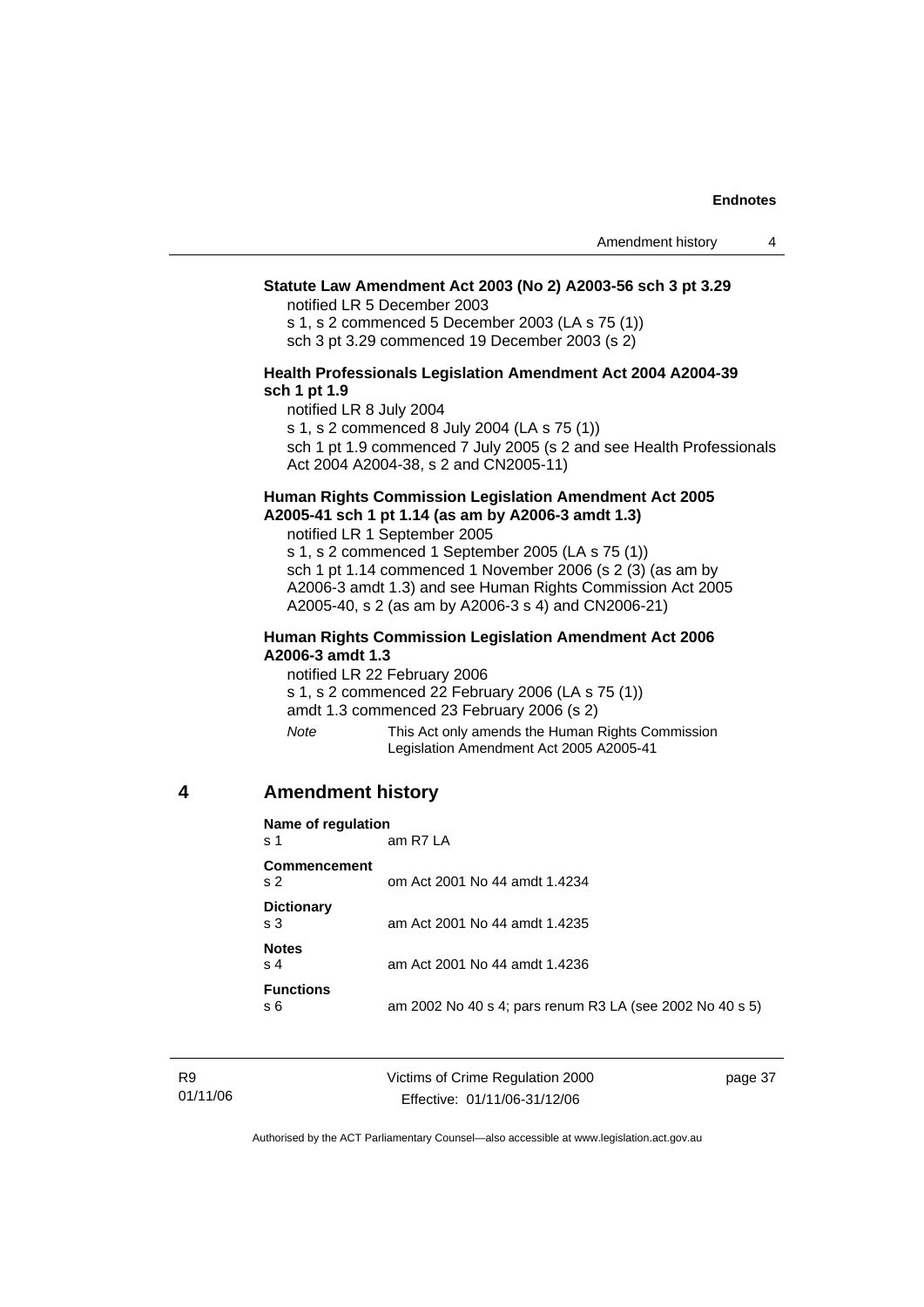| <b>Membership of board</b><br>s <sub>7</sub><br>am A2003-41 amdt 3.489<br>Appointed members of board<br>s 8<br>am Act 2001 No 44 amdt 1.4237, amdt 1.4238; 2002 No 40<br>s 6; A2003-41 amdt 3.490, amdt 3.491; A2003-56 amdt 3.279<br><b>Duration of appointment</b><br>s 11<br>am Act 2001 No 44 amdt 1.4238; 2002 No 40 s 7; A2003-41<br>amdt 3.492<br>Term of appointment to be included in instrument of appointment etc<br>om A2003-41 amdt 3.493<br>s <sub>12</sub> | Amendment history |  |  |
|---------------------------------------------------------------------------------------------------------------------------------------------------------------------------------------------------------------------------------------------------------------------------------------------------------------------------------------------------------------------------------------------------------------------------------------------------------------------------|-------------------|--|--|
|                                                                                                                                                                                                                                                                                                                                                                                                                                                                           |                   |  |  |
|                                                                                                                                                                                                                                                                                                                                                                                                                                                                           |                   |  |  |
|                                                                                                                                                                                                                                                                                                                                                                                                                                                                           |                   |  |  |
|                                                                                                                                                                                                                                                                                                                                                                                                                                                                           |                   |  |  |
| Responsible service agency<br>am Act 2002 No 47 amdt 1.33<br>s 21                                                                                                                                                                                                                                                                                                                                                                                                         |                   |  |  |
| Eligible victims under the victims services scheme<br>s <sub>24</sub><br>am A2003-41 amdt 3.494                                                                                                                                                                                                                                                                                                                                                                           |                   |  |  |
| How contact hours are provided<br>am A2003-41 amdt 3.495<br>s <sub>37</sub>                                                                                                                                                                                                                                                                                                                                                                                               |                   |  |  |
| <b>Suspension of approval</b><br>s 42<br>am A2005-41 amdt 1.127, amdt 1.128                                                                                                                                                                                                                                                                                                                                                                                               |                   |  |  |
| <b>Cancellation of approval</b><br>s 43<br>am 2002 No 40 s 8; pars renum R3 LA (see 2002 No 40 s 9)                                                                                                                                                                                                                                                                                                                                                                       |                   |  |  |
| <b>Annual reporting authority</b><br>am 2002 No 40 s 10<br>$s$ 49                                                                                                                                                                                                                                                                                                                                                                                                         |                   |  |  |
| Determination of fees for services provided by approved service providers<br>sub Act 2001 No 44 amdt 1.4239<br>s 50                                                                                                                                                                                                                                                                                                                                                       |                   |  |  |
| <b>Approved forms</b><br>s 51<br>sub Act 2001 No 44 amdt 1.4239<br>am A2003-41 amdt 3.496                                                                                                                                                                                                                                                                                                                                                                                 |                   |  |  |
| <b>Modification of regulation</b><br>exp 1 July 2001 (s 57)<br>pt 5 hdg<br>ins A2004-39 amdt 1.40<br>exp on the day the Health Professionals Act 2004, s 136<br>expires (s 55)                                                                                                                                                                                                                                                                                            |                   |  |  |
| <b>Application of pt 5</b>                                                                                                                                                                                                                                                                                                                                                                                                                                                |                   |  |  |
| s 52<br>exp 1 July 2001 (s 57)<br>ins A2004-39 amdt 1.40<br>exp on the day the Health Professionals Act 2004, s 136<br>expires (s 55)                                                                                                                                                                                                                                                                                                                                     |                   |  |  |

page 38 Victims of Crime Regulation 2000 Effective: 01/11/06-31/12/06

R9 01/11/06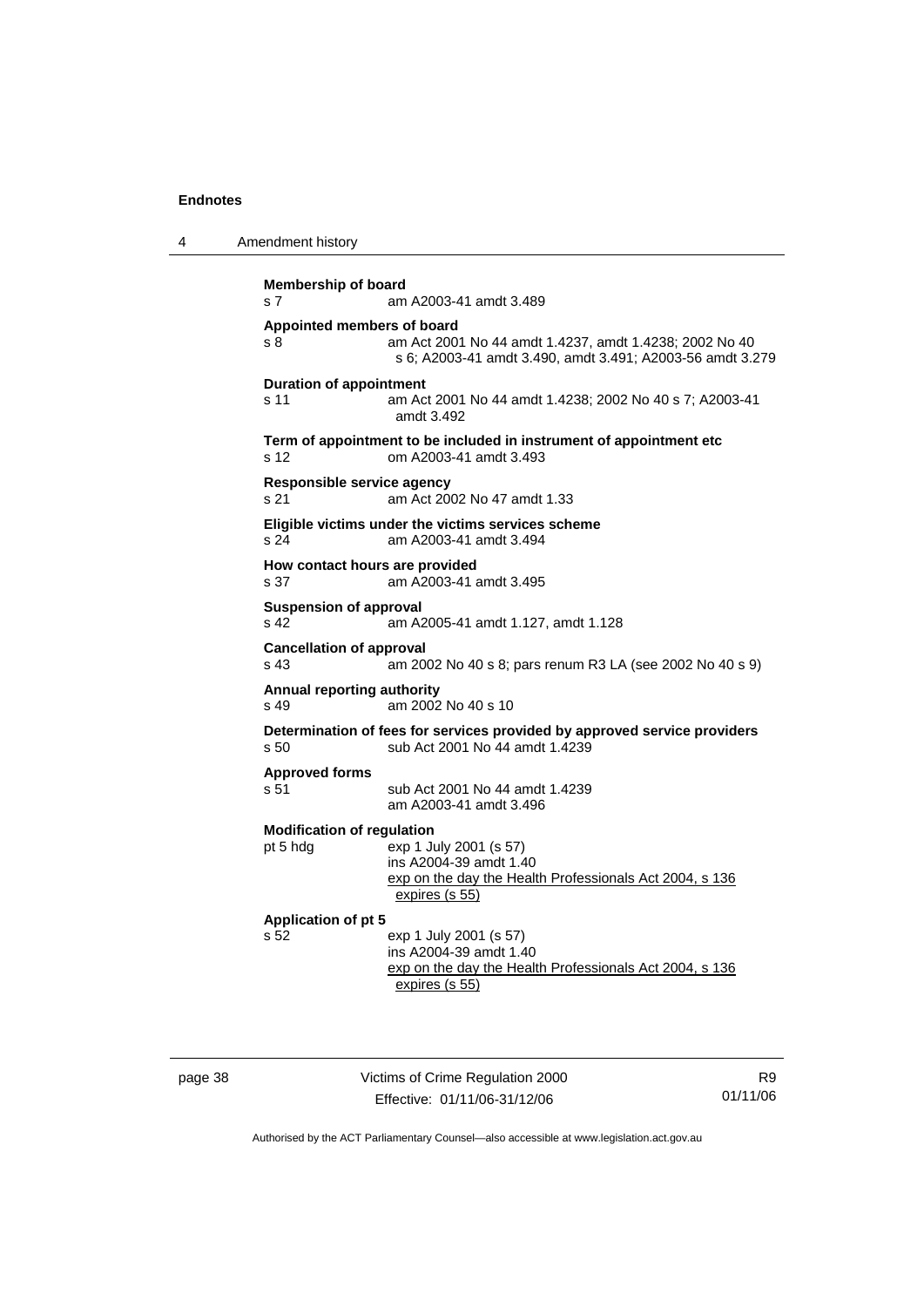| s <sub>53</sub>              | Dictionary, definition of health professional<br>om R1 (LRA)<br>ins A2004-39 amdt 1.40               |  |
|------------------------------|------------------------------------------------------------------------------------------------------|--|
|                              | exp on the day the Health Professionals Act 2004, s 136<br>expires (s 55)                            |  |
|                              | Dictionary, definition of <i>psychologist</i>                                                        |  |
| s <sub>54</sub>              | exp 1 July 2001 (s 57)                                                                               |  |
|                              | ins A2004-39 amdt 1.40                                                                               |  |
|                              | exp on the day the Health Professionals Act 2004, s 136<br>expires (s 55)                            |  |
| Expiry of pt 5               |                                                                                                      |  |
| s.55                         | exp 1 July 2001 (s 57)                                                                               |  |
|                              | ins A2004-39 amdt 1.40                                                                               |  |
|                              | exp on the day the Health Professionals Act 2004, s 136<br>expires (s 55)                            |  |
| <b>Existing entitlements</b> |                                                                                                      |  |
| s.56                         | exp 1 July 2001 (s 57)                                                                               |  |
| <b>Expiration of pt 5</b>    |                                                                                                      |  |
| s.57                         | exp 1 July 2001 (s 57)                                                                               |  |
| <b>Dictionary</b>            |                                                                                                      |  |
| dict                         | am A2003-41 amdt 3.497; A2005-41 amdt 1.129, amdt 1.130                                              |  |
|                              | def community support member ins 2002 No 40 s 11<br>def <i>harm</i> om A2003-41 amdt 3.498           |  |
|                              | def health member om $2002$ No $40 s 12$                                                             |  |
|                              | def health professional sub A2004-39 amdt 1.41                                                       |  |
|                              | def health professions Act om A2004-39 amdt 1.41                                                     |  |
|                              | def psychologist sub A2004-39 amdt 1.42                                                              |  |
|                              | def <i>the Act</i> om Act 2001 No 56 amdt 3.892                                                      |  |
|                              | def <i>victim</i> om A2003-41 amdt 3.499<br>def youth policy and services member ins 2002 No 40 s 11 |  |
|                              |                                                                                                      |  |

R9 01/11/06 Victims of Crime Regulation 2000 Effective: 01/11/06-31/12/06

page 39